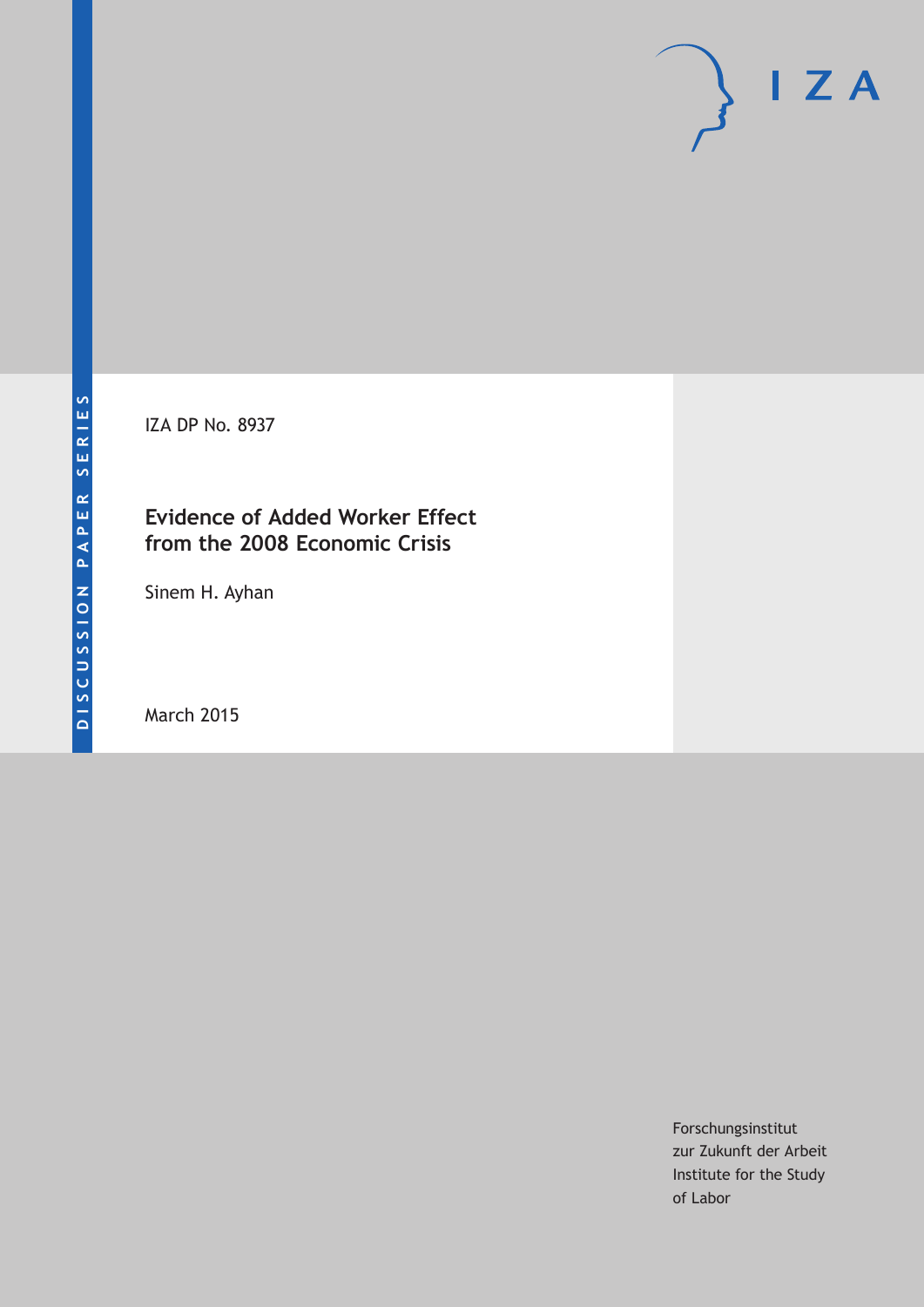# **Evidence of Added Worker Effect from the 2008 Economic Crisis**

**Sinem H. Ayhan** *IZA*

Discussion Paper No. 8937 March 2015

IZA

P.O. Box 7240 53072 Bonn Germany

Phone: +49-228-3894-0 Fax: +49-228-3894-180 E-mail: iza@iza.org

Any opinions expressed here are those of the author(s) and not those of IZA. Research published in this series may include views on policy, but the institute itself takes no institutional policy positions. The IZA research network is committed to the IZA Guiding Principles of Research Integrity.

The Institute for the Study of Labor (IZA) in Bonn is a local and virtual international research center and a place of communication between science, politics and business. IZA is an independent nonprofit organization supported by Deutsche Post Foundation. The center is associated with the University of Bonn and offers a stimulating research environment through its international network, workshops and conferences, data service, project support, research visits and doctoral program. IZA engages in (i) original and internationally competitive research in all fields of labor economics, (ii) development of policy concepts, and (iii) dissemination of research results and concepts to the interested public.

<span id="page-1-0"></span>IZA Discussion Papers often represent preliminary work and are circulated to encourage discussion. Citation of such a paper should account for its provisional character. A revised version may be available directly from the author.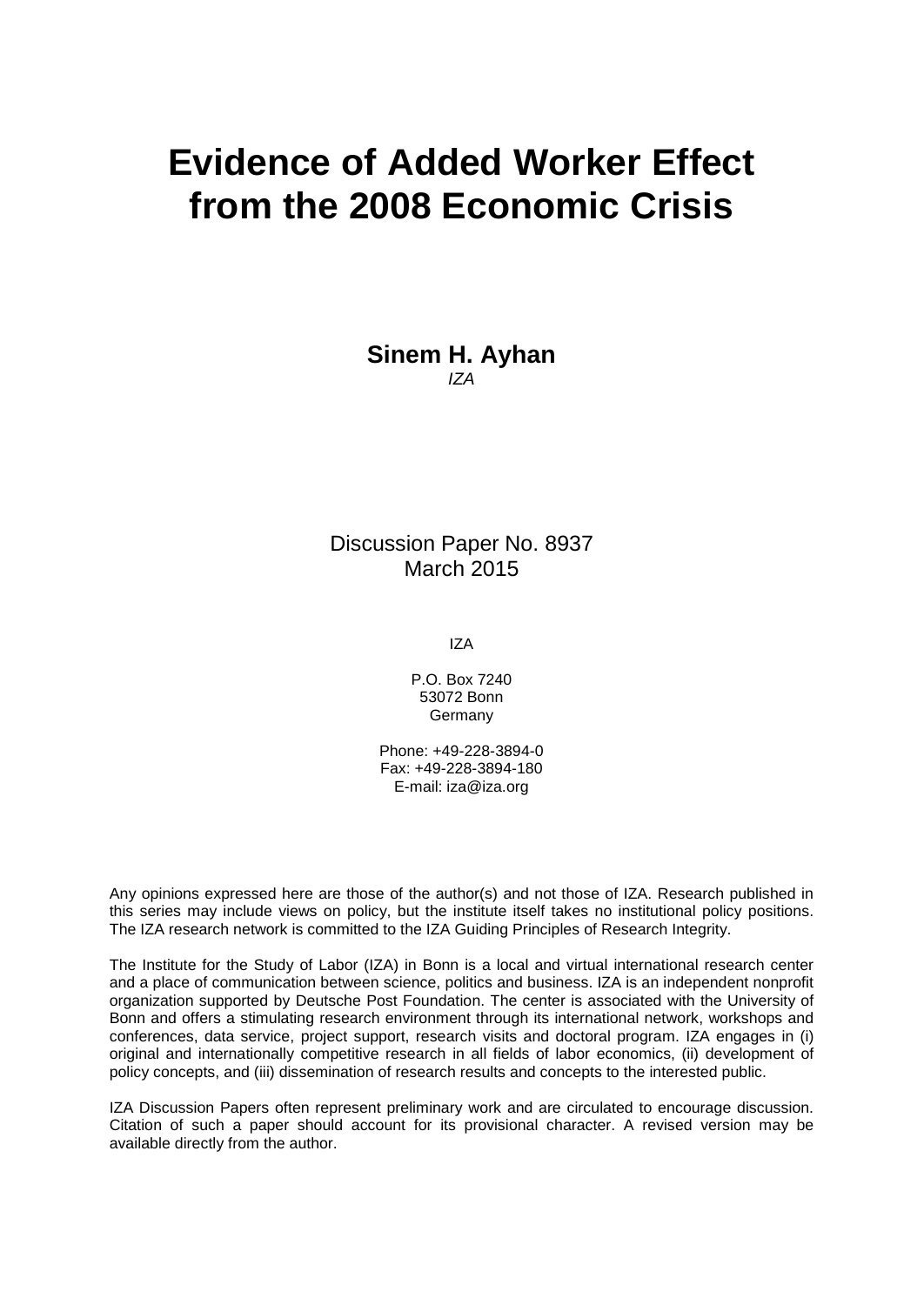IZA Discussion Paper No. 8937 March 2015

# **ABSTRACT**

# **Evidence of Added Worker Effect from the 2008 Economic Crisis[\\*](#page-1-0)**

This paper contributes to the research on interdependencies in spousal labor supply by analyzing labor supply response of married women to their husbands' job losses ("added worker effect"). It empirically tests the hypothesis of added worker effect relying on a case study on Turkey during the global economic crisis of 2008. Identification is achieved by exploiting the exogenous variation in the output of male-dominated sectors that were hit hard by the crisis and the high degree of gender segmentation that characterizes the Turkish labor market. Findings based on the instrumental variable approach suggest that the probability of entering the labor force for a woman increases by up to 29% in response to her husband's unemployment. However the effect is not contemporaneous; it appears with a quarter of lag and remains existent only for two quarters.

JEL Classification: C26, D10, J16, J22

Keywords: spousal labor supply, added worker effect, discouraged worker effect, global economic crisis

Corresponding author:

Sinem H. Ayhan IZA P.O. Box 7240 53072 Bonn Germany E-mail: [ayhan@iza.org](mailto:ayhan@iza.org)

I am deeply grateful to Margherita Fort and Riccardo Rovelli for their guidance, advice and criticisms throughout my research. Special thanks to Erich Battistin, Richard Blundell, Fabian Lange, Harmut Lehmann, Maria de Paola, Silvia Pasqua, Chiara Pronzato and Rudolf Winter-Ebmer for invaluable comments and suggestions. I also thank to all the seminar participants at the University of Bologna, the 6th VPDE Workshop in Applied Economics in Collegio Carlo Alberto, the 29th annual AIEL Conference as well as VfS Annual Conference 2014. Last but not least, I wish to express my gratitude to the IZA research team for their comments which helped me a lot to finalize the paper. All errors are my own.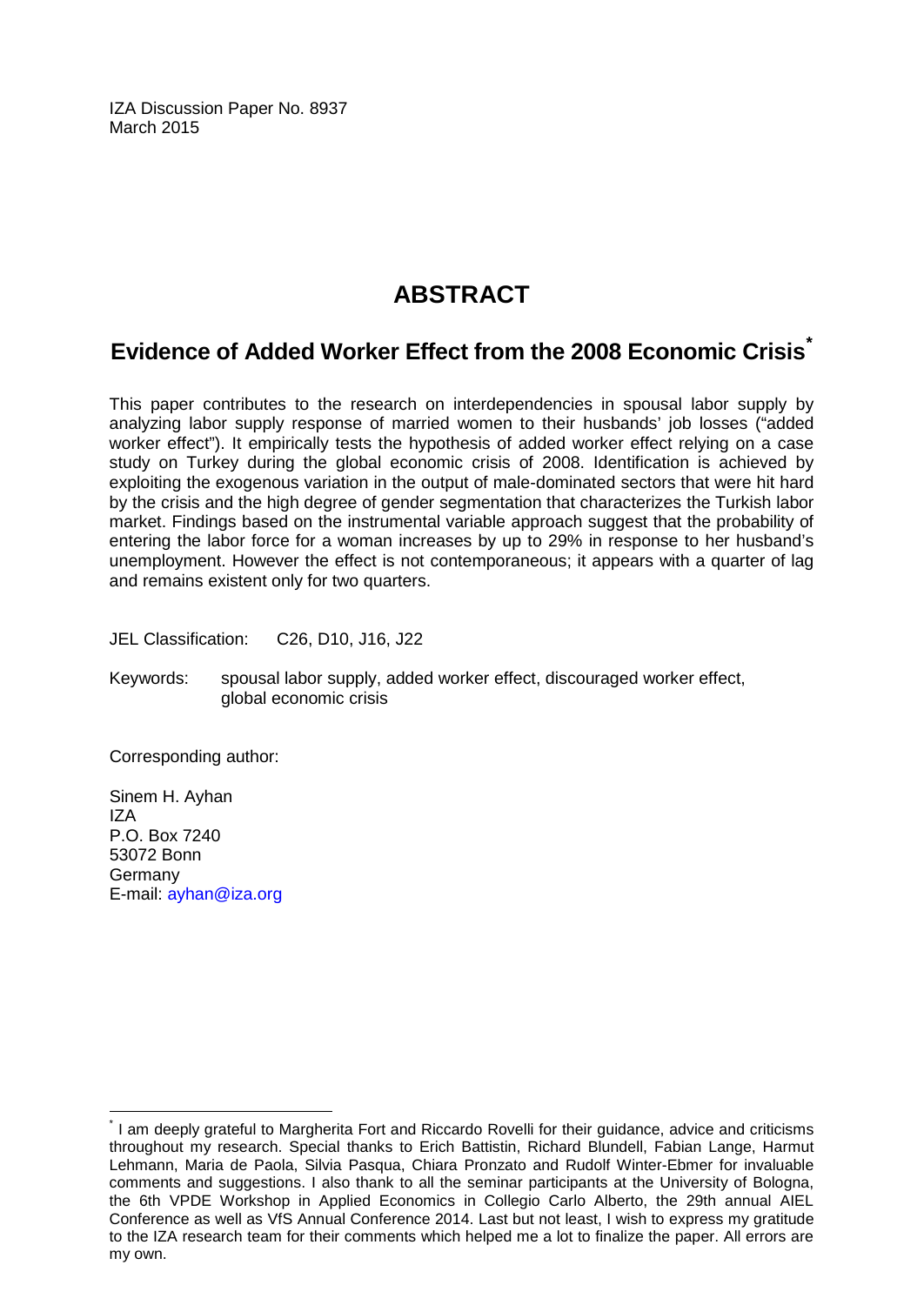#### 1 Introduction

"Added worker effect" (AWE) has been extensively discussed in the literature to explain the labor supply response of wives to their husbands' unemployment by entering the labor force (extensive margin) or increasing their working hours (intensive margin). This paper empirically assesses the *extensive margin* of AWE during the period of the global economic crisis of 2008 which provides an external labor demand shock.

This paper uses data from Turkey, a country where female labor force participation is remarkably low (23.6% in 2007), with a declining trend over the last three decades. Contrary to the general trend, the female participation rate increased to 27% in 2009, while the male participation rate showed a barely increase over the crisis (Table 1). It is because the increase in the unemployment rate among men associated with an almost proportional decrease in their employment rate, whereas an increase in the female unemployment rate did not translate into a decrease in their employment rate. Rather there was an approximately 3-percentage-point increase in the female employment rate between 2007 and 2009, which was completely attributable to married women. The goal of this paper is to analyze the extent to which this opposite movement of spousal labor supply is caused by AWE.

Identification of AWE is a challenging task given the potential endogeneity problems primarily arising from complementarity between leisure of spouses, assortative mating as well as joint determination of spousal labor supply. The Turkish labor market offers an ideal setting to deal with the identification issue. There is a high degree of gender segregation in the sectoral distribution of employment. Namely there are some sectors where male labor force dominates, and the maledominated sectors are the ones that were hit hard by the 2008 crisis. The variation in the output of male-dominated sectors is exploited as an instrument for the husband's unemployment *after removing* the covariation in the output of other sectors with higher female participation, the variation attributed to individual characteristics and the variation in time trend. The control for the output of other sectors enables us to capture demand side factors that are likely to have a direct effect on female participation.

Relatively few studies address the potential endogeneity problems involved while assessing AWE<sup>1</sup>. This paper is methodologically closest to Goux *et al.* (2014)

<sup>&</sup>lt;sup>1</sup>The leading studies are Blundell *et al.* (2012), Cullen and Gruber (2000), Goux *et al.* (2014), Heckman and MaCurdy (1980) and Maloney (1991).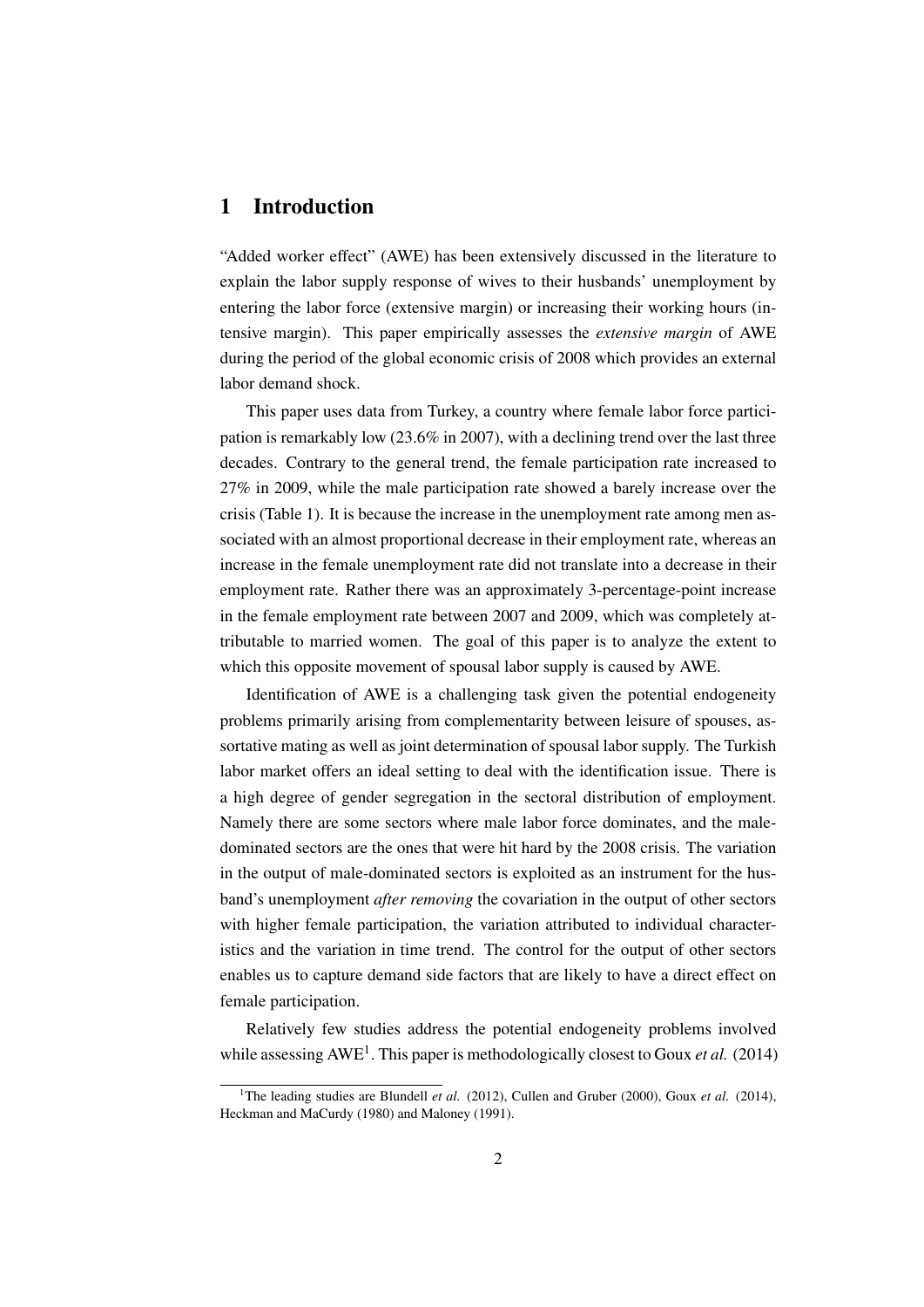that exploits an exogenous variation in spousal work hours induced by a regulation introducing a shorter workweek in France in the late 1990s. There are three studies exploring the same issue using pooled cross-sectional data from Turkey for different periods of time. While Baslevent and Onaran (2003) address endogeneity by modeling spouses labor participation decision simultaneously, Degirmenci and Ilkkaracan (2013) and Karaoglan and Okten (2012) simply control for a large set of observable characteristics to mitigate the endogeneity problem. As a consequence, their empirical findings differ substantially: the former study finds strong evidence of AWE only for the crisis year (of 1994), which is largely in line with the findings of Degirmenci and Ilkkaracan. On the other hand, Karaoglan and Okten observe the evidence of AWE during expansionary years.

The previous literature has generally addressed the inability of cross-sectional data to uncover the true estimate of AWE (Cullen and Gruber, 2000). An obvious shortcoming of the cross-sectional data is that they cannot adequately capture the inter-temporal decisions of wives to enter the labor force in response to the unemployment of their husbands (Spletzer, 1997). Using panel data from the "Survey of Income and Living Conditions", I conduct a quarterly basis analysis which allows for capturing the transitory response of a wife to a brief spell of unemployment faced by her husband. It also enables me to account for potential delays in the labor supply response of wives to their husbands' unemployment. This is unlikely to be analyzed by the early work in Turkey using annual measures of labor supply.

Empirical evidence from the previous literature is quite mixed. Bredtmann *et al.* (2014) links the diversity of the evidence to the type of welfare regimes in Europe. In particular, generous unemployment benefit systems and social assistance schemes might set disincentives for women to enter the labor market after their husbands become unemployed. Much of the empirical literature also reveals that the AWE is more present in countries in which a traditional division of labor within the household is more prevalent and the labor force attachment of women is comparatively low. This paper contributes to this strand of the literature by providing causal evidence of AWE from a country like Turkey to be classified as a non-welfare state with a dramatically low rate of female participation.

Turning to the results, a strongly negative correlation is found between the instrument and the husband's unemployment in the first stage, which prevents me from worrying about the weak instrument problem. Using family fixed effects the instrumental variable estimation results show that the probability for entering the labor force of women increase by up to 29% in response to their husbands' un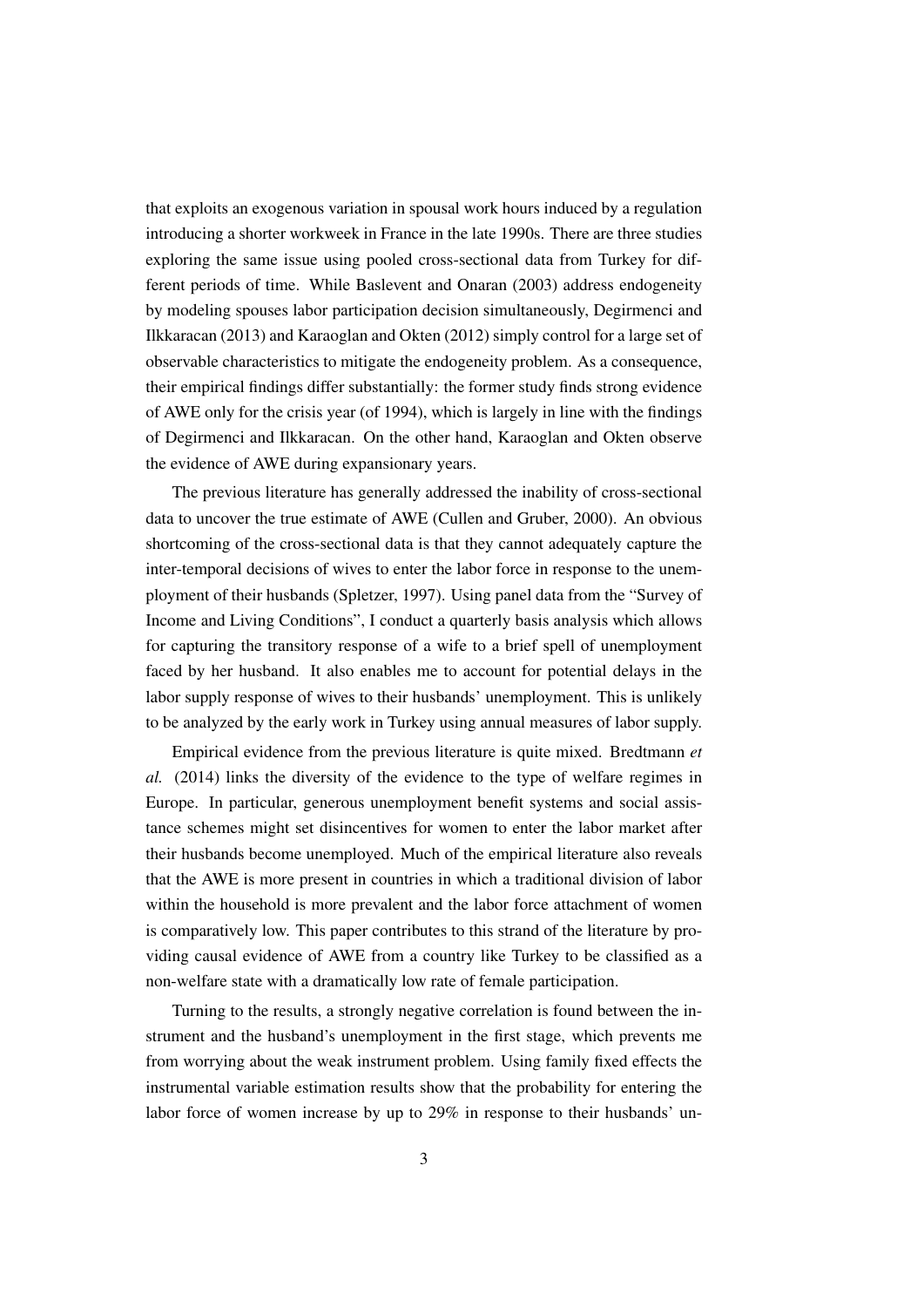employment. This supporting evidence of AWE appears with a one-quarter delay and remains only two following quarters. After one year of the husband's unemployment, the AWE seems to be dominated by the so-called "discouraged worker effect". The results can be interpreted as an outcome of the heterogeneity in the reservation wages of wives across time.

The remainder of the paper is organized as follows. Section 2 discusses the theoretical reasons why AWE may or may not arise. Section 3 introduces the data and provides some descriptive statistics. Section 4 presents the identification strategy. Then Section 5 discusses the estimation results along with some falsification exercises and Section 6 concludes.

### 2 Conceptual Framework

Theoretical grounds of AWE developed by Mincer (1962, 1966) and Long (1958) date back to half a century ago. However, the first attempts at an empirical analysis of the AWE were made after two decades, in the early 1980s, by Heckman and MaCurdy (1980, 1982) and Layard *et al.* (1980). Currently there is a large number of empirical studies examining AWE mostly from the developed countries. The results are quite diverse even within the same country. While some early work found small but significant  $AWE^2$ , some others revealed no evidence of it<sup>3</sup>. On the other hand, more recent work has generally documented supporting evidence for AWE<sup>4</sup>. Given the diversity of the findings in the previous literature, the remainder of this section explains the channels why AWE may and may not arise or why it may not be empirically detected.

In a static model of household labor supply, a husband's job loss might lead to an increase in the labor supply of his wife in two ways. First, in order to compensate for the transitory reduction in family income due to the husband's unemployment, the nonparticipating wife would be more likely to enter the labor force, and similarly the participating wife would be more willing to increase her working hours under the assumption that leisure is a normal good (*income effect*). Secondly, the increased non-market time of the husband would reduce the relative value of the

<sup>&</sup>lt;sup>2</sup>See studies from the *U.S.* by Cullen and Gruber, 2000; Heckman and MaCurdy, 1980, 1982; Lundberg, 1985.

<sup>3</sup> See studies from *France* by Goux *et al.*, 2014; from the *U.K.* by Layard *et al.*, 1980; and from the *U.S.* by Juhn and Murphy, 1997; Maloney, 1987, 1991.

<sup>4</sup> See studies from *Japan* by Kohara, 2009; from *Turkey* by Baslevent and Onaran, 2003; Degirmenci and Ilkkaracan, 2013; Karaoglan and Okten, 2012; and from the *U.S.* by Blundell *et al.*, 2012; Mattingly and Smith, 2010; Spletzer, 1997; Stephens, 2002.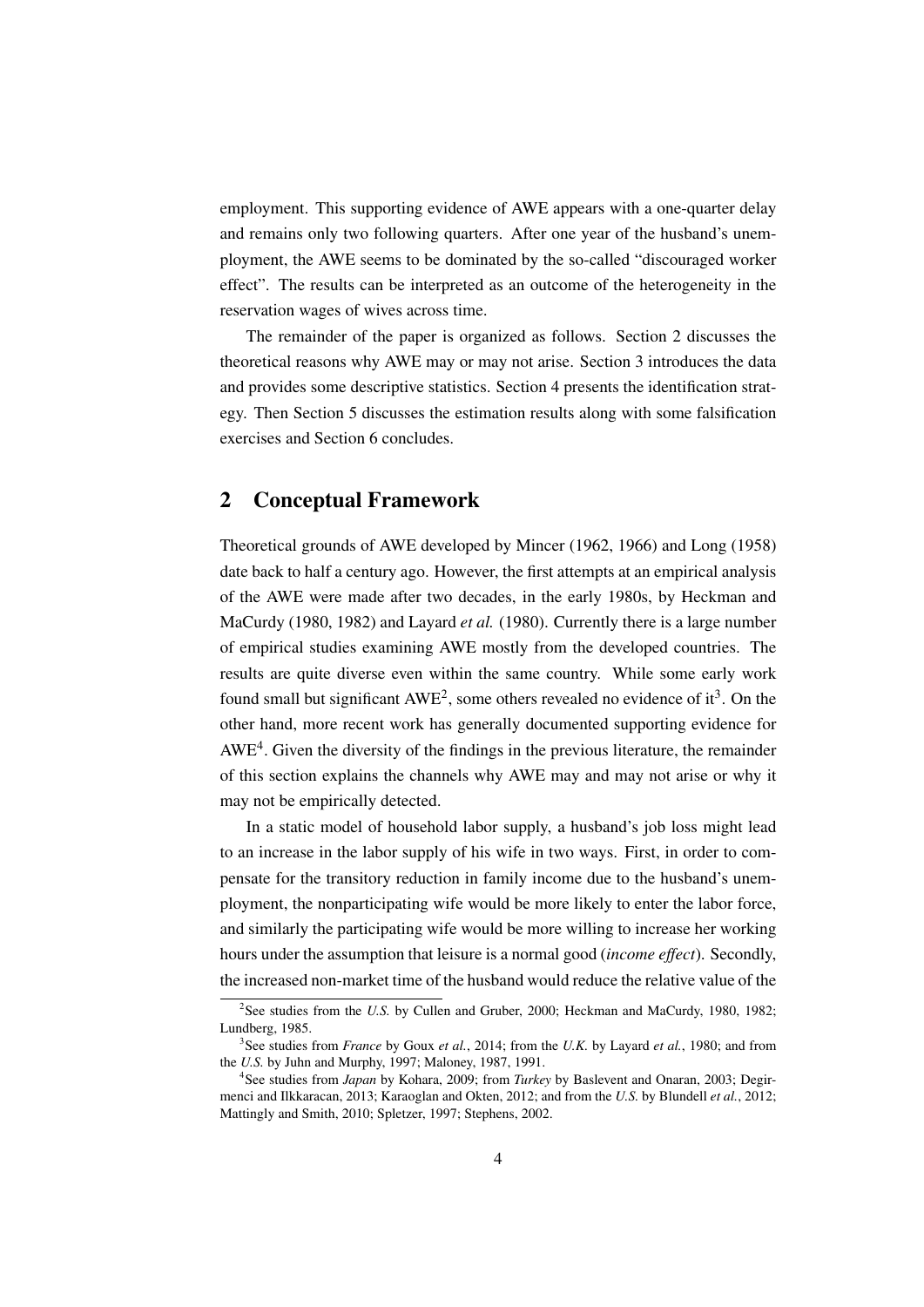wife's non-market time and lower the opportunity cost of her market work given the substitutability of the wife's leisure with the husband's through home production (*substitution effect*). Replacement of the wife's time in household activities with the husband's non-market time would make the wife tend to work more (Lundberg, 1985).

In a life-cycle model, on the other hand, the presence of liquidity constraints is regarded as the main motive to justify a transitory impact on the wife's labor supply during her husband's unemployment spell. If families are liquidity-constrained or face fixed consumption commitments, they would be unable to smooth consumption over the husband's unemployment spell, hence the wife would tend to work more in order to compensate for the reduction in the family income. Conversely, AWE would not arise in the absence of any liquidity constraint given that an effective unemployment insurance system along with a well- functioning credit market would serve as an income compensation mechanism in the event of an adverse income shock.

In the life cycle context, it is also important to consider whether the income loss is anticipated or not. The fully anticipated income loss would not produce any income effect on the present values of the wealth providing that there is no liquidity constraint<sup>5</sup>. In such a scenario the only reason for the AWE to rise is the substitution effect which is expected to be small as pointed out by the previous research (Lundberg,  $1985$ <sup>6</sup>. On the other hand, an unanticipated income loss is likely to give rise to an AWE regardless of the presence of liquidity constraint. Once unemployment happens the uncertainty could appear with regard to the timing of job offers and accordingly the duration of the unemployment spell.

As mentioned above, much of the previous literature is not able to detect supporting evidence for AWE. This is because it is not easy to disentangle 'permanent' and 'transitory' factors leading to husband's unemployment. As stated by Maloney (1991:174) the husband's unemployment might proxy for predominantly 'transitory' factors that are unrelated to the personal characteristics of the household, such as the closure of a plant that directly results in the layoff the husband. On the other hand, there are predominantly 'permanent' characteristics of the household that

 $5$ One may argue that income effect could still appear in a scenario of a fully-anticipated job loss through labor supply response to the anticipation of the unemployment rather than the realized unemployment. This issue is difficult to investigate empirically with the available data and is left for further research.

<sup>&</sup>lt;sup>6</sup>The effect of substitutability in leisure between spouses through home production is expected to be small also in Turkey given the prevalence of traditional division of labor in households.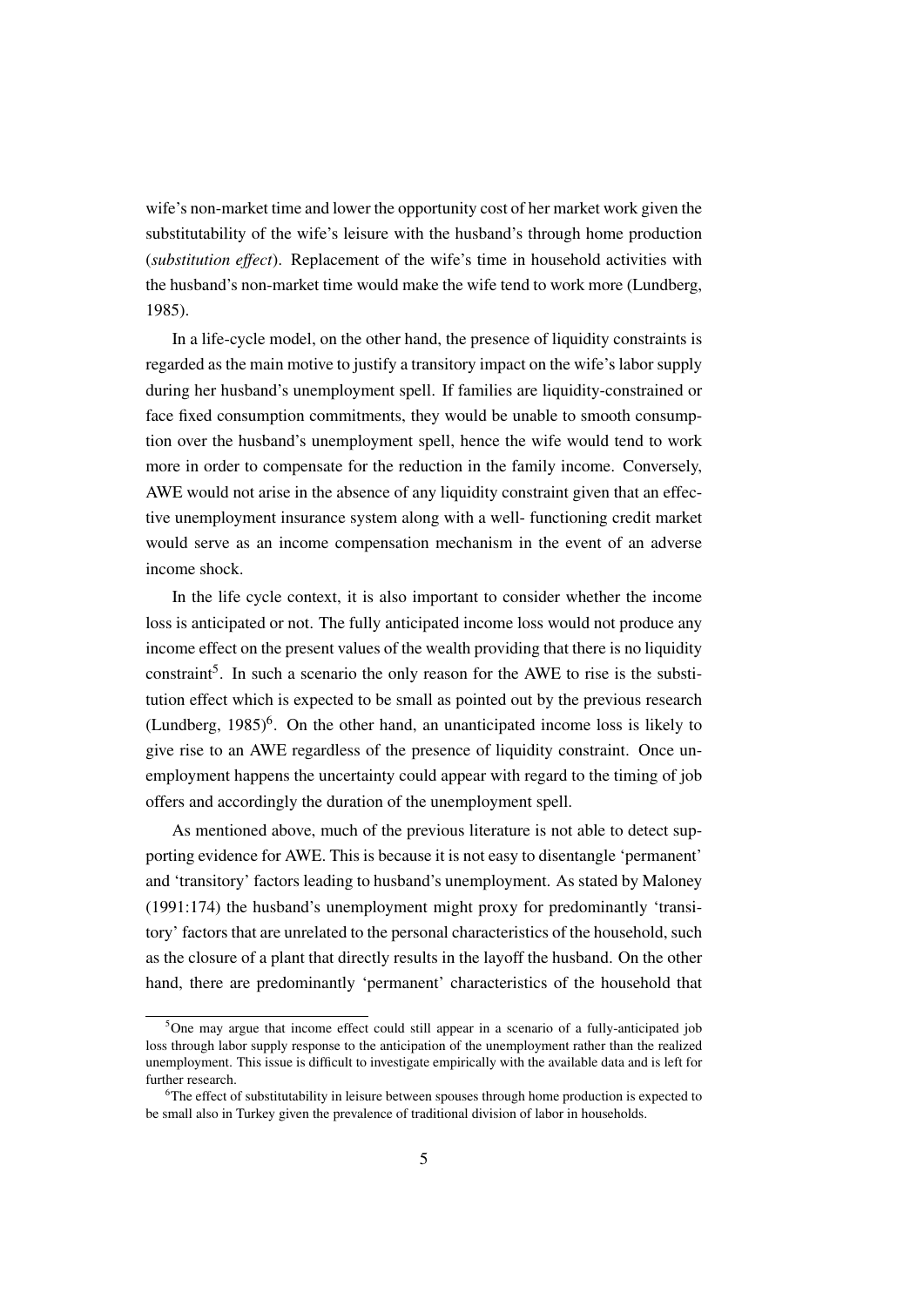might lead to husband's unemployment. For instance, the husband's unemployment propensity might be correlated with unobserved characteristics of the household, such as the sorting mechanism that initially formed the household matches spouses with similar phenotypes (*e.g.* similar levels of human capital and/or similar preferences for leisure) more frequently. This sorting mechanism, known as '*assortative mating*', might yield a spurious estimate of AWE as it measures the tendency of men who are more likely to become unemployed to be married to women who are more likely to transit into labor force.

Similarly, there might be a complementarity in leisure between a wife and a husband in the same household (namely, if spouses enjoy spending time together), and if husbands with a higher taste for leisure also have a higher probability of losing their jobs, then this would bias against finding the true estimate of AWE (Maloney, 1991; Lundberg, 1985). I deal with the potential endogeneity problems by exploiting an exogenous variation in the husband's labor supply induced by the 2008 crisis in addition to controlling for family fixed effects along with a variety of individual and household characteristics to be correlated with husband's unemployment probability.

Last issue worthy of note is the identification of the *discouraged worker effect*. As spouses are subject to the same macroeconomic conditions, the economic downturn that caused the husband's unemployment might directly reduce the wife's employment propensity through a reduction in her shadow wage although she may wish to increase her labor supply in response to her husband's unemployment. In this case, wives would be reluctant to enter the labor force, accordingly the AWE would not arise as it is dominated by DWE (Gruber and Cullen, 2000). Whether it is the case for my sample will be touched on later while discussing the estimation results.

### 3 Data

The main data come from the 2007-2010 panel of the "Survey on Income and Living Conditions (SILC)" which has been conducted by the Turkish Statistical Institute (Turkstat) since 2006. SILC is the first attempt in Turkey in consideration of its panel structure. It is designed as a rotating panel in which the sample of households and corresponding individuals are traced annually for four consecutive years. One fourth of the sample is replaced by a new one in each year, thus three fourth of the sample remains unchanged with respect to the previous year. The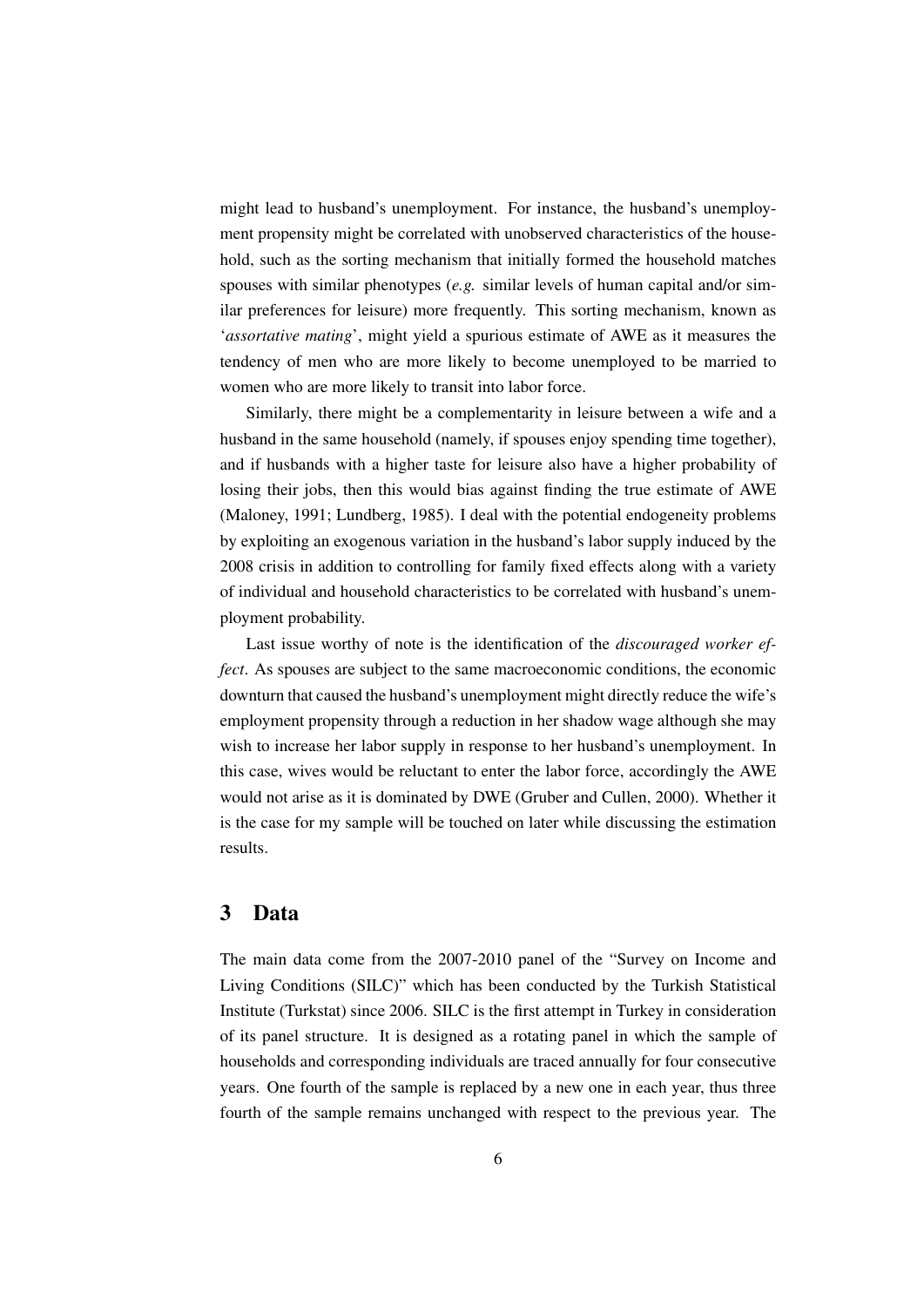survey provides detailed information on demographic characteristics such as age, education, marital status; labor force characteristics such as employment status, tenure, past work information, income, as well as household characteristics and living conditions.

Although SILC is designed on a yearly basis, the monthly information related to the labor market status of individuals enables us to conduct a short-run analysis of the AWE by constructing a *quarterly* measure of labor supply. Thus, this study is able to dispense with the concerns addressed by Lundberg (1985) and Spletzer (1997) about the inability of the annual measures of labor supply in capturing the transitory response to a brief spell of unemployment faced by the husband.

The identification strategy exploited in this paper relies on an exogenous variation in sectoral output induced by the crisis of 2008. The final data set for the empirical analysis is thus built by complementing SILC with additional information on sectoral output that comes from the quarterly "Survey on National Accounts". These two data sets are merged based on the information of the survey period<sup>7</sup>.

The specific question addressed in this paper is well-defined only for married and cohabiting couples. Thus, the sample is restricted to only couples who do not change their marital status or their partners over the sample period, and those who divorce, become widowed or change their partners are excluded from the sample. Since the paper focuses specifically on the *extensive margin* of AWE, the initial sample is restricted to nonparticipating wives married with working men. This subsample is indeed a good representative for the full sample of couples given the very similar means of observable characteristics that are presented in Table 2. In this subsample, the empirical counterpart of AWE is the difference between the probability of entering in the labor force among nonparticipating wives whose husbands become unemployed in a following period and the same probability among those whose husbands remain employed. The sample is further restricted for the regression analysis to the job losses that occurred during the crisis period, namely between the third quarter of 2008 and the fourth quarter of 2009 in order to mitigate the potential endogeneity problems that will be discussed in the following section.

### 4 Identification Strategy

In order to estimate the labor supply response of wives to their husbands' job losses, the analysis starts with a regression of the wife's labor force participation on hus-

<sup>&</sup>lt;sup>7</sup> Further information on the data sources is presented in Appendix A.1.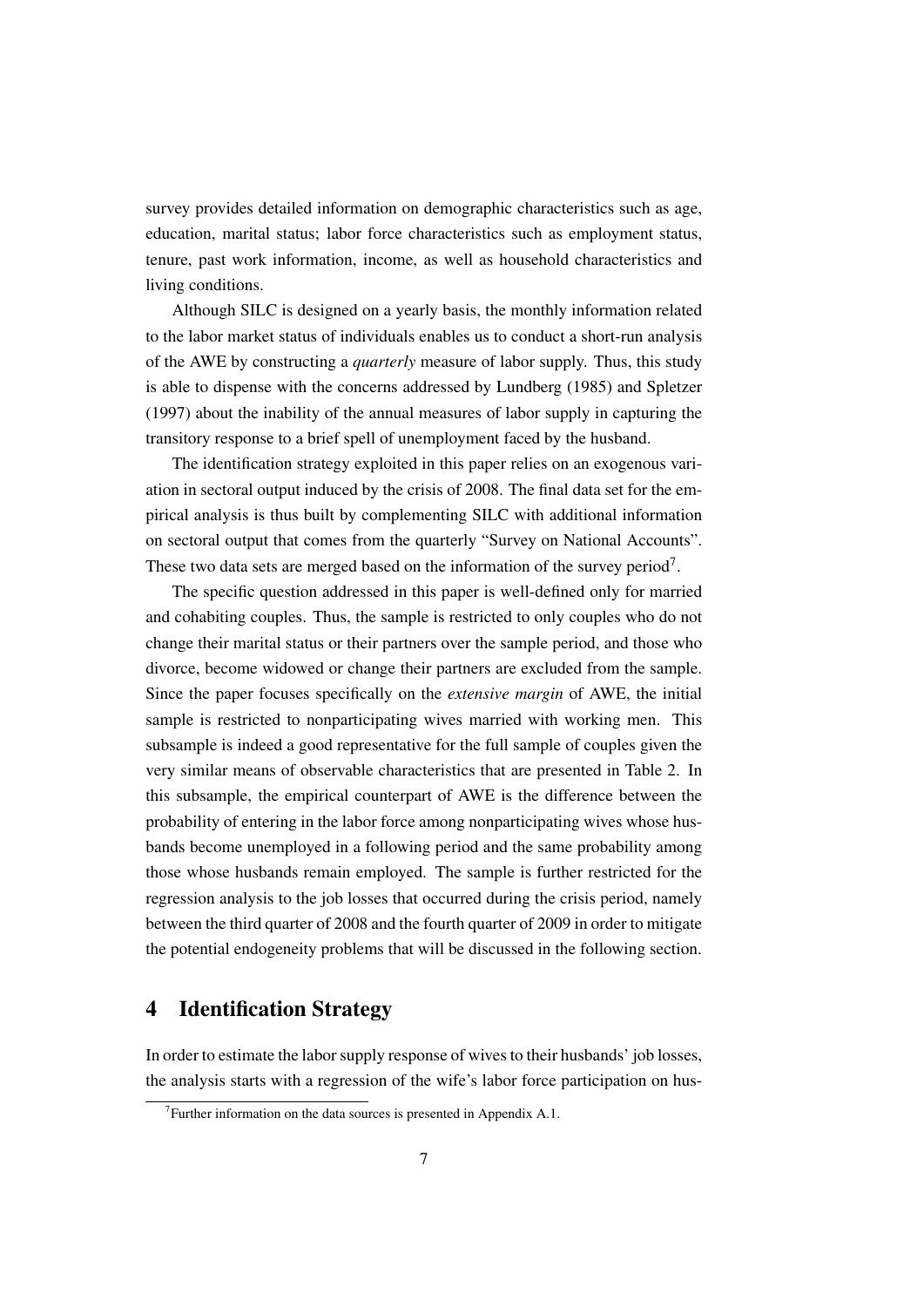band's unemployment:

$$
Y_{ift} = \alpha + \beta D_{ift} + X'_{ift}\Omega + \epsilon_{ift} \tag{1}
$$

where:  $Y_{ift}$  is a binary variable indicating participation status of the nonparticipating wife  $i$  of couple  $f$  which is equal to 1 if she enters in the labor force (as either employed or unemployed) at time t and 0 if she stays inactive;  $D_{ift}$  is a binary variable indicating displacement status of the husband  $i$  of couple  $f$  which is equal to 1 if he loses his job at time t and 0 if he stays in employment;  $X_{i, t}$  is a vector of individual characteristics including age, completed years of schooling, past labor market experience of both wives and husbands, as well as some household characteristics such as number of children aged up to 5 years and aged between 6-14 years, and number of elderly people in the household that do not work.

The controls for 'past labor market experience' is of particular importance in order to capture the 'permanent' unobserved characteristics of the individuals that were mentioned in Section 2. Specifically, the corresponding control for husbands is the duration of unemployment (in terms of number of months) in previous year, which aims to capture his unemployment incidence over the life cycle including unobserved characteristics related to his productivity. On the other hand, the control for women is a dummy variable for her past work experience (*i.e.* if she worked before or not). This variable intends to capture the nonparticipating wives' propensity to work (Spletzer, 1997).

 $\beta$  is the parameter of interest in regression equation (1). The critical question is whether the OLS estimate of  $\beta$  can be interpreted as AWE. One concern is the endogeneity problem arising from voluntary unemployment of the husband. As pointed out by the early work, the more likely the wife increases her labor supply, the more easily the husband may choose to resign from his job (Kohara, 2009). A solution to rule out such a problem is to restrict the sample to "involuntary separations" by excluding resignations. However, the husband's unemployment could still be endogenous in the labor supply decision of his wife, unless it is unexpected. If the family anticipates the job loss, the wife may adjust her labor supply according to their expectancy before the unemployment occurs. In this case the wife's labor supply response would be smoothed over time and an OLS estimate of  $\beta$  -from equation (1)- would be downward biased (towards zero). Focusing on job losses that occurred during the period of the 2008 economic crisis could be a possible way to rule out voluntary and expected job losses. Even if we may assume that the crisis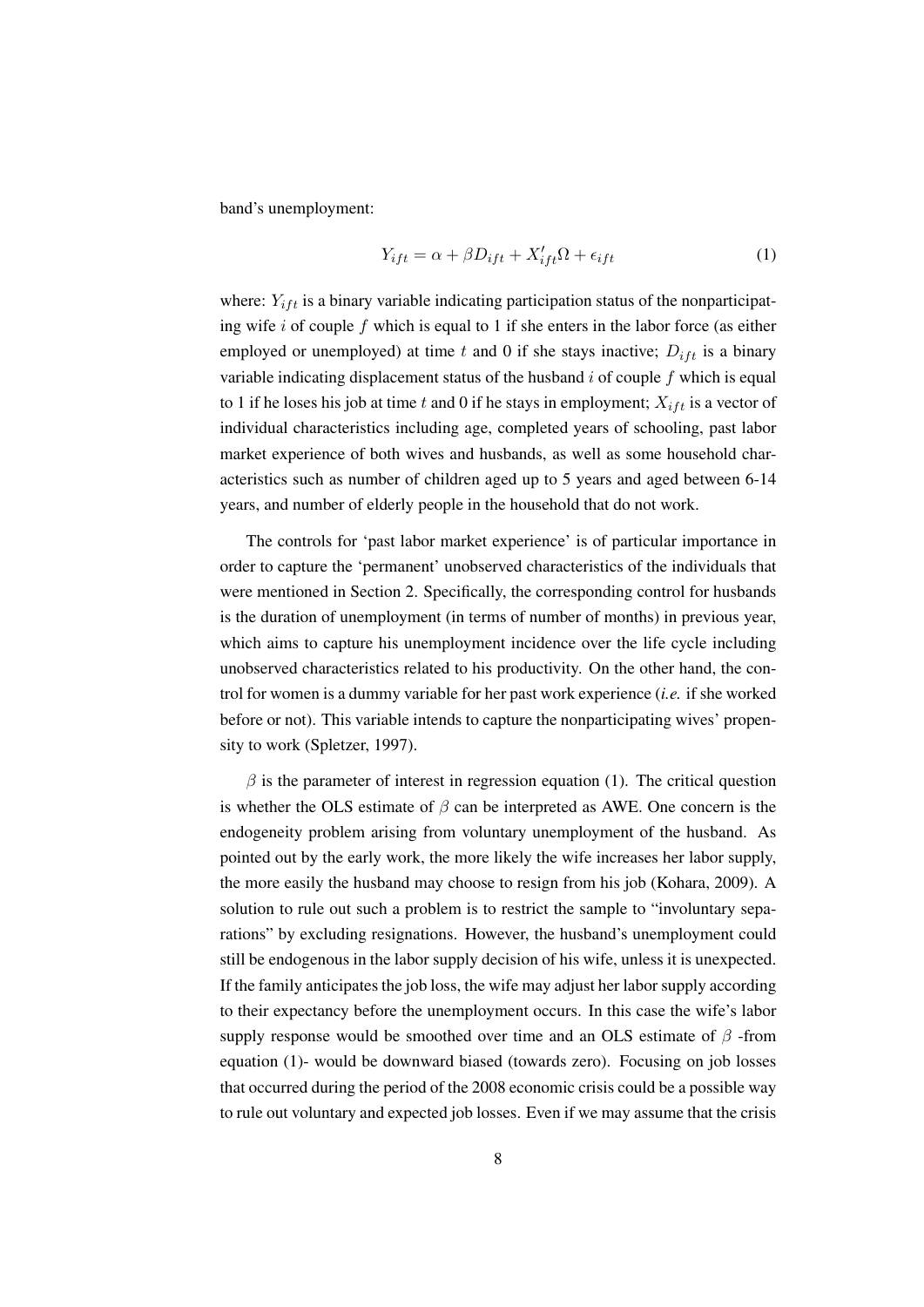has caused unexpected job losses, we cannot distinguish job losses due to the crisis from those due to some other reasons given the data limitation. The easiest way to deal with this issue would have been to focus on layoffs due to plant closures which by their nature bring about involuntary and unexpected unemployment, if the survey had involved such information.

Alternatively I follow an instrumental variable (IV) approach to eliminate the potential sources of endogeneity problem, most importantly the simultaneity in labor supply behaviors of spouses. In fact, the Turkish labor market provides an ideal setting to employ this empirical strategy: there are some sectors dominated by male labor force such as '*manufacturing*', '*construction*', '*wholesale and retail trade*', and '*transport, storage and communication services*' in which the proportion of female labor force fluctuates no more than 15% (Figure 1). These male-dominated sectors are the ones hit hardest by the 2008 economic crisis in terms of output losses (Figure 2). On the other hand, there are some sectors such as '*education*', '*health*' and '*social work related services*' where female labor force is relatively higher; above the average female employment rate (denoted by horizantal dashed line in Figure  $1)^8$ . In these sectors the production levels were affected by the crisis far less than the male-dominated sectors (Figure  $2)^9$ . This sector specific characteristic of the output shock is exploited as an instrument for the husband's unemployment. In particular, the instrument is constructed based on the variation in the output of the male sectors induced by the crisis *conditional on* the variation in the output of female sectors, the variation attributed to individual characteristics and the deterministic trend.

Equation (2) presents the first-stage regression $10$ :

$$
D_{ift} = \alpha_0 + \alpha_1 Z_t + \alpha_2 F_t + \alpha_3 T + X'_{ift} \Psi + \varepsilon_{ift}
$$
\n(2)

where:  $D_{ift}$  is the dummy variable for the husband's unemployment as described in equation (1); the variable  $Z_t$  indicates the output of male-dominated sectors, and

<sup>&</sup>lt;sup>8</sup>For the sake of brevity, the male-dominated sectors and the other sectors where female participation is relatively higher will henceforth be called *male sectors* and *female sectors*, respectively.

<sup>&</sup>lt;sup>9</sup>In parallel to the output losses during the crisis, manufacturing and construction, followed by trade and transportation services, saw the severest decline in the employment rate between 2008 and 2009. On the other hand, the employment rate in the female sectors did not show a considerable change during the period. The overall change in the employment rate of the male versus the female sectors can be seen in Figure 3.

 $10$ To avoid confusion it is worthy of note that differently from equation (1), two additional control variables are included in equation (2), namely a control for female sectors' output  $(F_t)$  and a control for time trend  $(T)$ . However they are not included in the vector  $X_{i,ft}$ , but specified individually.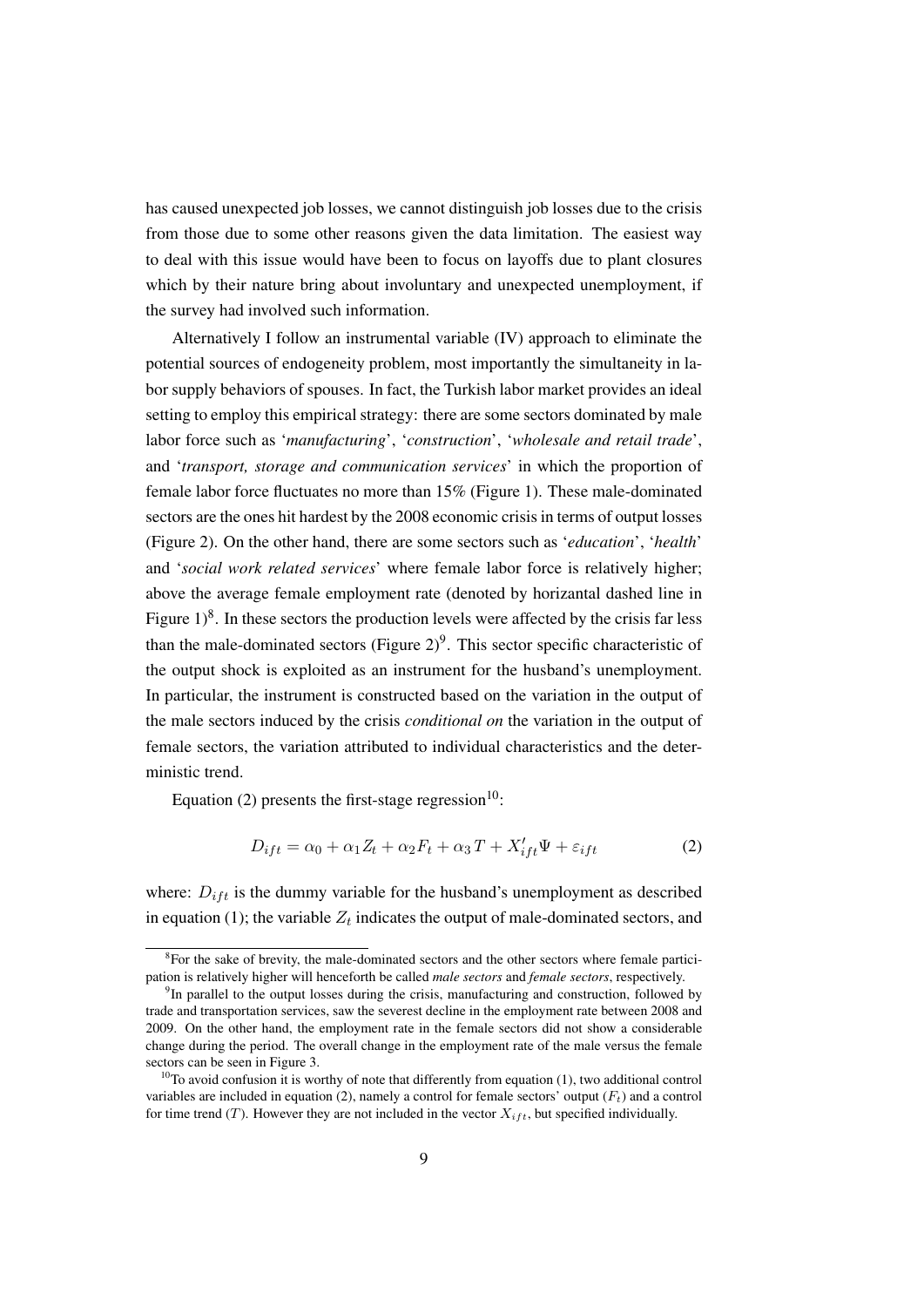the variable  $F_t$  indicates the output of other sectors in which female labor force is relatively higher. Notice that, as mentioned above,  $Z_t$  and  $F_t$  are aggregated variables over a set of sectors indicated above. One may be concerned about the crisis effects going beyond the male sectors. It is likely that the recession has led to a general worsening of macro-economic conditions which might have a direct effect on female participation decision. In fact, the variable  $F_t$  is included in the regression to capture such demand-side factors. The variable  $T$  indicates a reference time period running through the set of  $\{1, 2, ..., 6\}$  which is identified with the set of  $\{(2008, quarter3), (2008, quarter4), ..., (2009, quarter4)\}, where T = 1$ corresponds to  $(2008, quarter3), T = 2$  corresponds to  $(2008, quarter4),$  and so forth. Including the time variable allows to control for the deterministic trend in sectors. The vector  $X_{ift}$  includes the same control variables previously considered in equation (1).

The main identifying assumption of this empirical analysis is that the only link between the output changes in the husband's sector and the wife's participation decision is the husband's unemployment. Two key observations corroborate this assumption. First is the high degree of gender segregation in the sectoral distribution of employment along with the diverse effects of the crisis on male versus female sectors (Figures 1-2). Given the initial sample restricted to nonparticipating wives, the change in the production level of the male sectors are not expected to have a direct effect on the female participation decision, as long as the output change in the female sectors is controlled.

The second observation supporting the internal validity of the instrument is represented by Figure 4. The instrumental variable proposed for this analysis has to be interpreted as the "unpredicted" component of the male sectors' production: identification exploits the output variation in the male sectors that is left *after removing* the covariation with the production in the female sectors, the variability attributed to individual characteristics and the variability in time trend. If this "unpredicted" component is exogenous to the husband's unemployment, it should exhibit an unusual fluctuation during the crisis and rather a smooth trend for the rest of the period. I check this argument by considering the pattern of the output of the maleand female-sectors. I consider equation (3) and (4) below.

$$
Z_t = \gamma_{1,0} + \gamma_{1,1} T + X'_{ift} \Phi_1 + \upsilon_{1,ift}
$$
 (3)

$$
F_t = \gamma_{2,0} + \gamma_{2,1} T + X'_{ift} \Phi_2 + \upsilon_{2,ift}
$$
\n(4)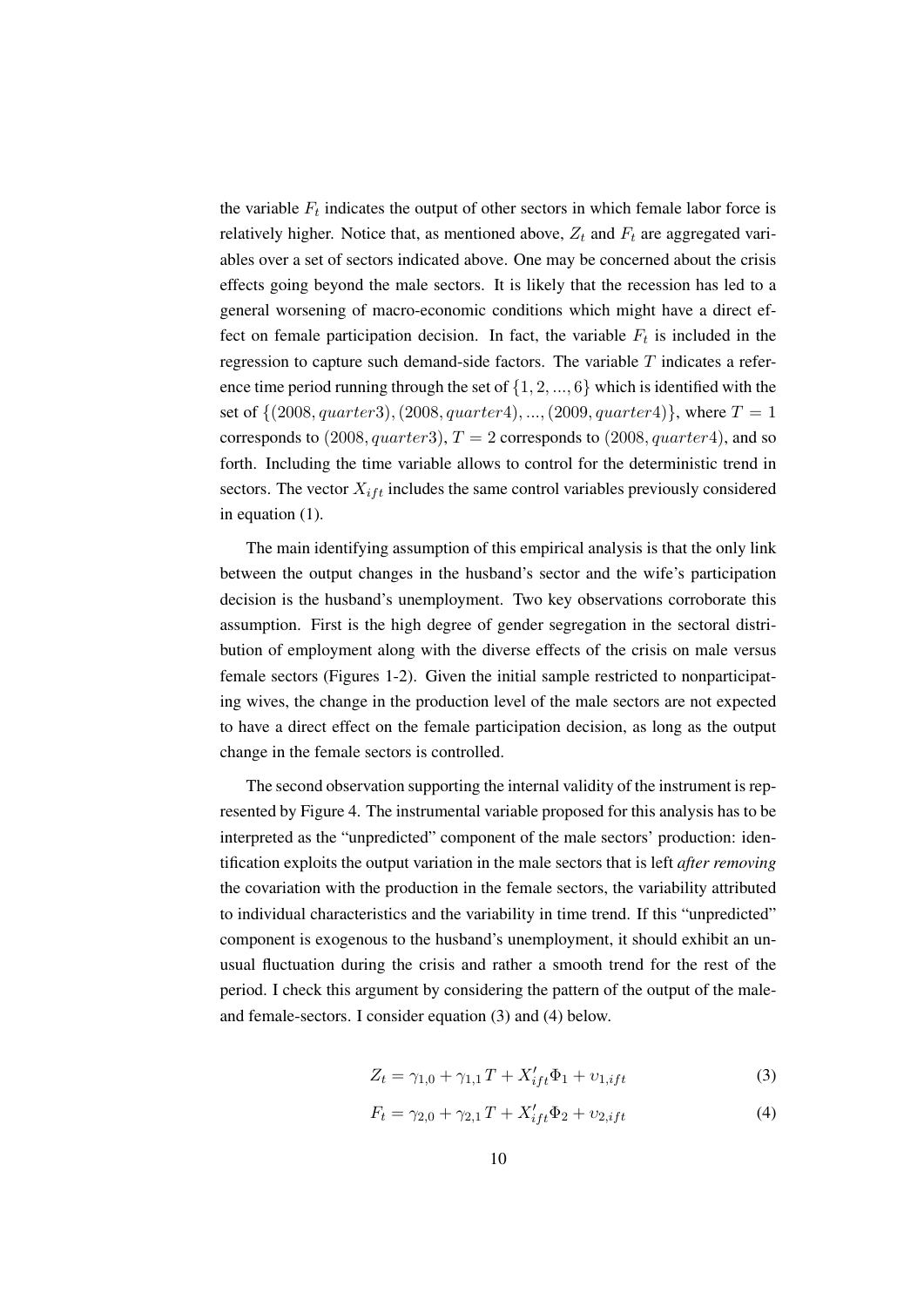Equations (3) and (4) present the regressions of the output of the male- and femalesectors respectively, conditioning on individual characteristics  $(X)$  and time trend  $(T)$ . Figure 4 plots the residuals from equations (3) and (4) which are denoted by a dashed line and a dotted line, respectively. It also plots the difference between the two residuals which does refer to the "unpredicted" component, denoted by a solid line. This difference has a stable and a smooth trend till the onset of the crisis, exhibits a sudden fall with the outburst of the crisis after the third quarter of 2008, and then it levels out. The slump observed between the third and fourth quarters of 2008 is unusual to the overall trend. In other words, the largest source of variation in the "unpredicted" component comes from the 2008 shock and the output fall in this period was largely unexpected. This unanticipated change in the output of the male-dominated sectors is exploited as an instrument for the husband's unemployment.

#### 5 Results

It is important to take into account potential delays in the wife's labor supply response to her husband's job loss. Therefore, I estimate six separate regressions each of which belongs to a different delay period ranging from zero to five quarters. Table 3 presents estimation results of each regression in a different column. For instance, the first column reports the change in the probability of entering in the labor force of a nonparticipating wife in the quarter when her husband has become unemployed, while the last column indicates how this probability changes five quarters after the husband's unemployment. The standard errors presented in this and the following tables are clustered at household  $level<sup>11</sup>$ .

The main estimator of this analysis is the IV estimator as described in the previous section. A threat to identification could be an omitted variables problem if other (unobserved) factors that affect a wife's participation decision are also correlated with the husband's unemployment. To mitigate this potential problem the specification is extended in a way to include *family fixed effects*. Usage of family fixed effects helps to control for the unobserved heterogeneity due to the 'perma-

 $11$ One could be concerned about the necessity of clustering at sector level. However it is not an issue for my analysis as it does not rely on a variation across sectors but across time. The specifications are replicated using *bootstrap* standard errors (with 1000 replications). That I found only a small difference in standard errors which is observable from the third decimal prevents me from worrying about an inference issue. The results using different types of standard errors could be provided upon request.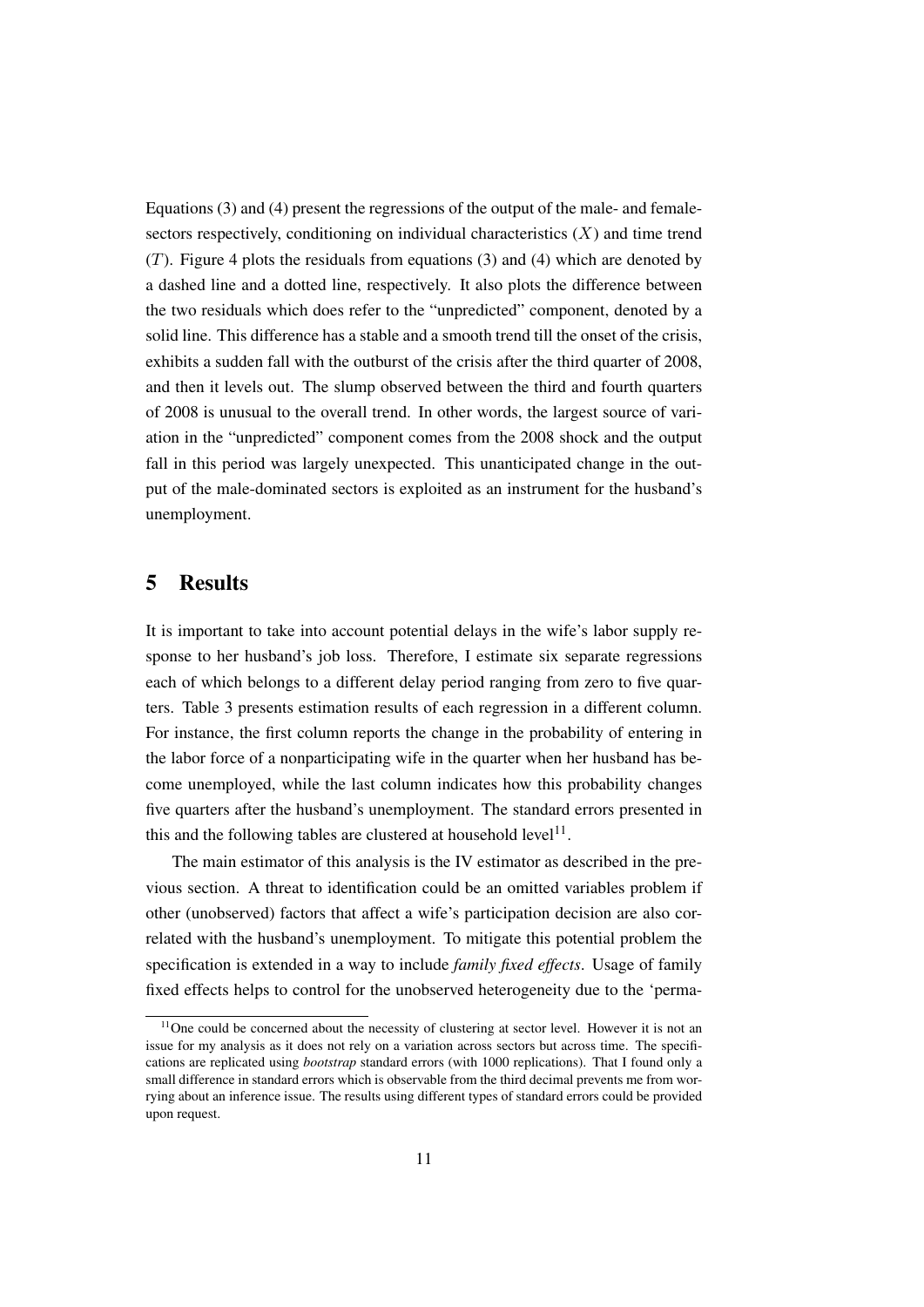nent' characteristics of the household, such as the assortative mating that initially formed the household, which might be correlated with the husband's unemployment propensity as discussed in Section  $2^{12}$ . The results in Table 3 are reported both with and without fixed effects.

To benchmark the IV results, the tables also display the OLS estimates of the parameter  $\beta$  in equation (1). According to the OLS estimates reported in Table 3, the labor force participation decision of married women generally has a negative association with their husbands' unemployment throughout the delay periods, although the coefficient estimates are not statistically significant. OLS estimates are relatively small in magnitude and generally of the unexpected sign. They are likely to be biased toward zero due to the attenuation bias and thus lead to less positive coefficients. All in all, OLS estimates do not provide support to the presence of  $AWE^{13}$ .

We now turn to the results based on the IV strategy illustrated in Section 4. The IV approach generates uniformly larger estimates for the parameter  $\beta$  than the OLS estimates. One possible explanation for the sizable difference between IV and OLS estimates is that measurement error in the treatment might bias the OLS estimates downwards. Another explanation common in the IV literature is that the IV estimate identifies a local average treatment effect parameter and that the group of compliers particularly benefits from the treatment. This might be the reason why a larger effect is estimated through IV.

Including family fixed effects in the estimation makes a remarkable difference within the IV results. While the signs are consistent, the magnitudes of the estimates are larger -in absolute terms- in fixed effects estimation, as presented in the bottom panel of Table 3. This might result from the positive and high correlation in unobserved tastes for leisure between wives and husbands in the operational sample. As discussed in Section 2, if those husbands with a higher taste for leisure also have a higher probability of losing their jobs, then this would yield a downward bias in the AWE estimate. Therefore, sweeping away this unobserved heterogeneity via family fixed effects would result in a larger estimate. In other words, larger fixed effects estimates point out the importance of (time-constant) unobserved heterogeneity that is positively correlated with the treatment and negatively correlated

<sup>&</sup>lt;sup>12</sup>The importance of mating characteristics also explains why family fixed effects are used instead of individual fixed effects.

<sup>&</sup>lt;sup>13</sup>The endogeneity test of the endogenous regressor (husband's displacement) has a p-value of zero for all specifications suggesting that my sample data overwhelmingly reject the use of OLS in favor of IV.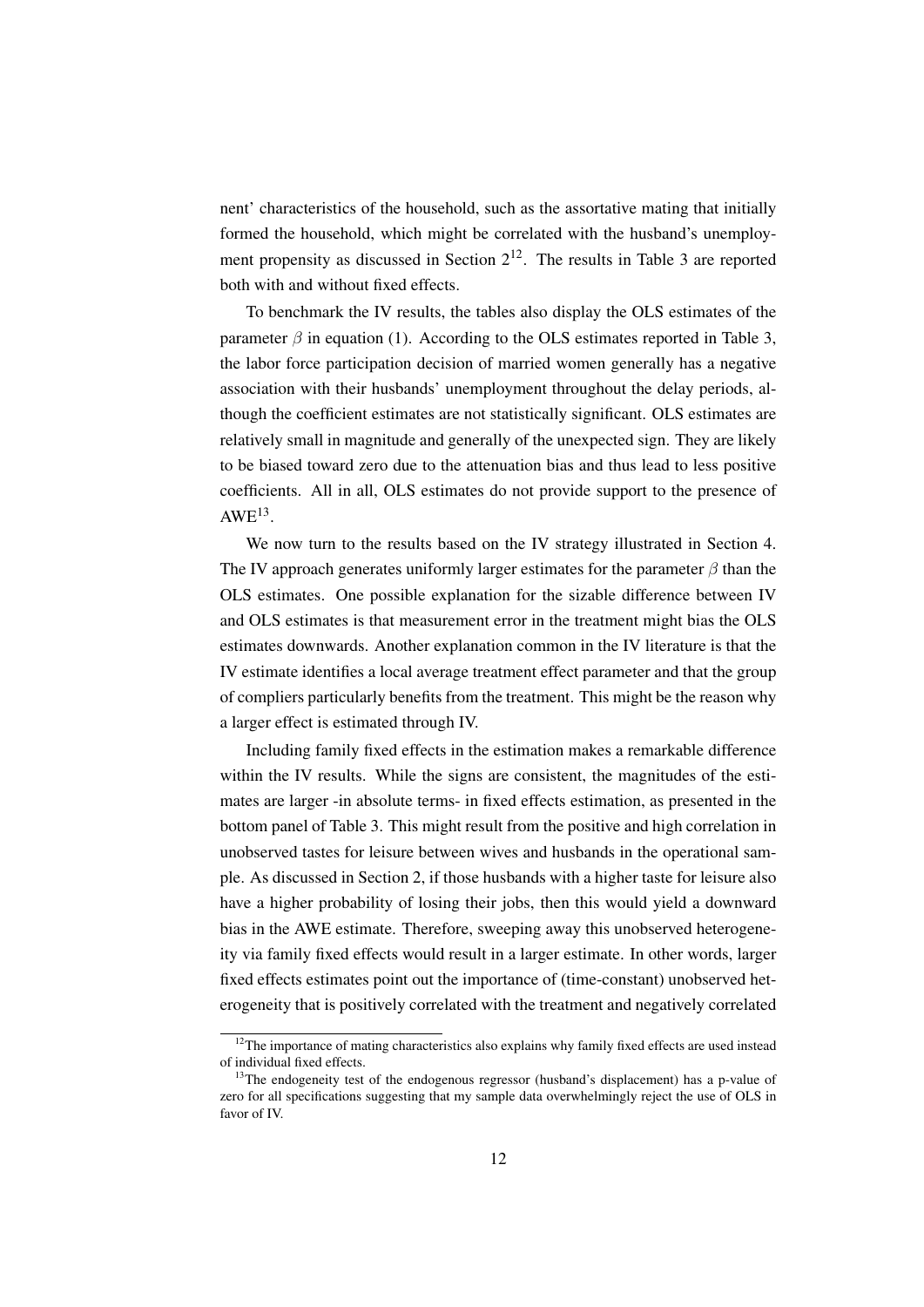with the outcome variable. Given this, the discussion that follows focuses on the IV results with fixed effects.

The first stage estimation results indicate a sizable, negative and statistically significant relationship between the husband's unemployment and the corresponding instrumental variable for every delay period. As the sectoral output declines, the probability of being displaced for a husband increases. To illustrate, the entry in the third column of Table 3 indicates that a 10 percentage point fall in the production level is associated with around 4 percentage point increase in the probability of becoming unemployed for a husband working in certain sectors. The F-statistics of the instrument are above 10 for every specification (except for the last one) and consequently do not suffer from a weak instrument problem (Staiger and Stock, 1997).

The IV results suggest that women waited for a quarter to respond, probably until they became sure that their husbands were unlikely to find a job and/or until they arranged their responsibilities regarding household chores and childcare (given the scarcity of public care services in child care). After one quarter following their husbands' unemployment wives became 24 percentage point more likely to enter the labor force than those with a continuously employed husband. This probability increases to 29% after two quarters following the husband's unemployment. These results support the presence of AWE with a certain period of delay<sup>14</sup>.

On the other hand, the effect disappears in the third quarter and the coefficient estimate turns into a negative sign (although at the border line significance) in the fourth quarter of delay. This can be explained by the heterogeneity in the reservation wages of women. Women with lower reservation wages, probably due to a tighter liquidity constraint they face or a higher substitutability in leisure with husbands' through home production, could have responded in the first few quarters of their husbands' unemployment. Women with higher reservation wages, on the other hand, could have stayed outside the labor market possibly because they were discouraged by the long-term unemployment faced by their husbands. This finding can be interpreted as the predominance of *discouraged worker effect* after a certain period of the husband's unemployment.

The IV (with fixed effects) results reported in the fifth column of Table 3 indicate that the probability of a woman decreases by 17% after four quarters following

<sup>&</sup>lt;sup>14</sup>One might be concerned about the institutional changes introduced during the crisis to alleviate the adverse effects of the crisis on women. If there existed such changes, this could partly explain the wives' increased probability of entering the labor force. However, the measures aiming at alleviating the crisis effects targeted all population groups, such as short-term work arrangements.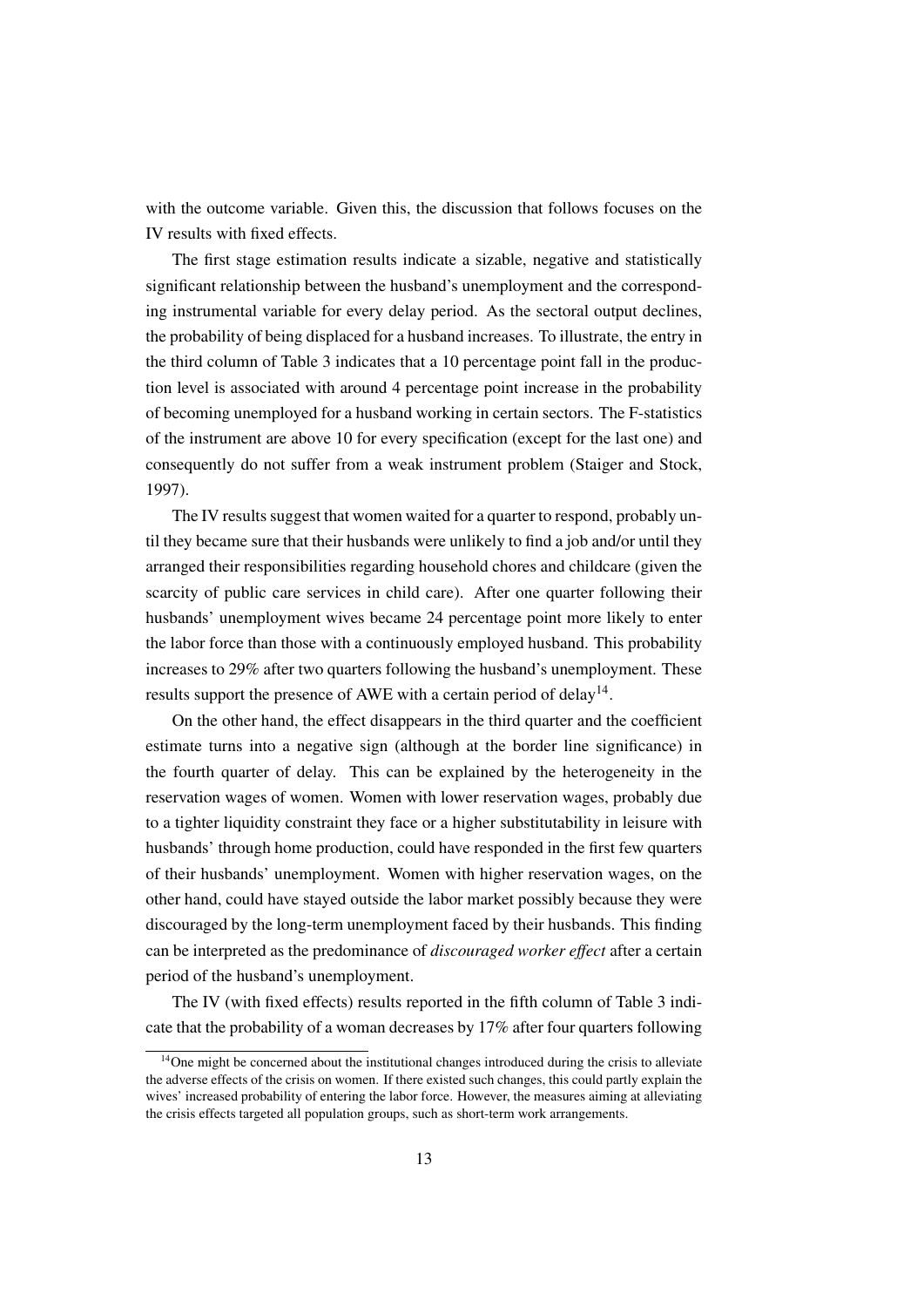her husband's unemployment. It is in line with the estimate of the control variable for the husband's duration of unemployment: the longer the husband stays in unemployment, the lower probability the wife enters the labor force (Table 5). The coefficient estimate remains negative but turns into statistically insignificant after the fifth quarter of the husband's unemployment<sup>15</sup>.

We have so far talked about how the probability of entering the labor force of a woman has changed in response to her husband's unemployment. It is also interesting to see whether those women who entered the labor force could find a job or just transited into unemployment. This issue is explored by disaggregating the dependent variable into two parts: transition into employment and that into unemployment. Table 4 presents that the evidence of AWE found in the first and second quarter of the husband's unemployment is mainly driven by wives' transitions from inactivity to employment. The probability of finding a job for women increases by 23 to 27 percent within the first half year of their husbands' unemployment. This accounts for the overall 3-percentage point increase in the female employment rate during the crisis reported in Table 1. On the other hand, the negative effect found in the third and fourth quarter of the husband's unemployment is mostly attributable to the transition from inactivity to unemployment. Intuitively, non-participating wives become less likely to start searching a job after one year of their husband's unemployment as they are discouraged by this long term unemployment.

The increase in the wife's probability of finding a job is consistent with the output growth in the female sectors which had an upward trend during the crisis (illustrated in Figure 2). Nevertheless it is questionable what could have made women more likely to be hired relative to their husbands at time of crisis. In other words, what might have changed in the labor demand side in favor of female employment? A convincing explanation is that gender segregation reduces direct competition between men and women for jobs but exposes women as a consequence of differential recessionary effects on sectors (Rubery and Rafferty, 2013). This hypothesis argues that segregation shielding women from men's competition places women in 'protected' sectors which are barely affected by the crisis. Another explanation is that women's distinctive characteristics of working for lower wages than equivalent men could make them more likely to be hired. This hypothesis might be particularly valid during recessionary periods when the gender gap in (potential) wages

<sup>&</sup>lt;sup>15</sup>As the validity of the instrument depends on the output variation induced by the economic shock, the correlation in the first stage estimation weakens after the 5-quarter of delay, which roughly corresponds to the period that economic recovery starts. Given this, it is implausible to interpret the IV results following the 5 quarter of delay period.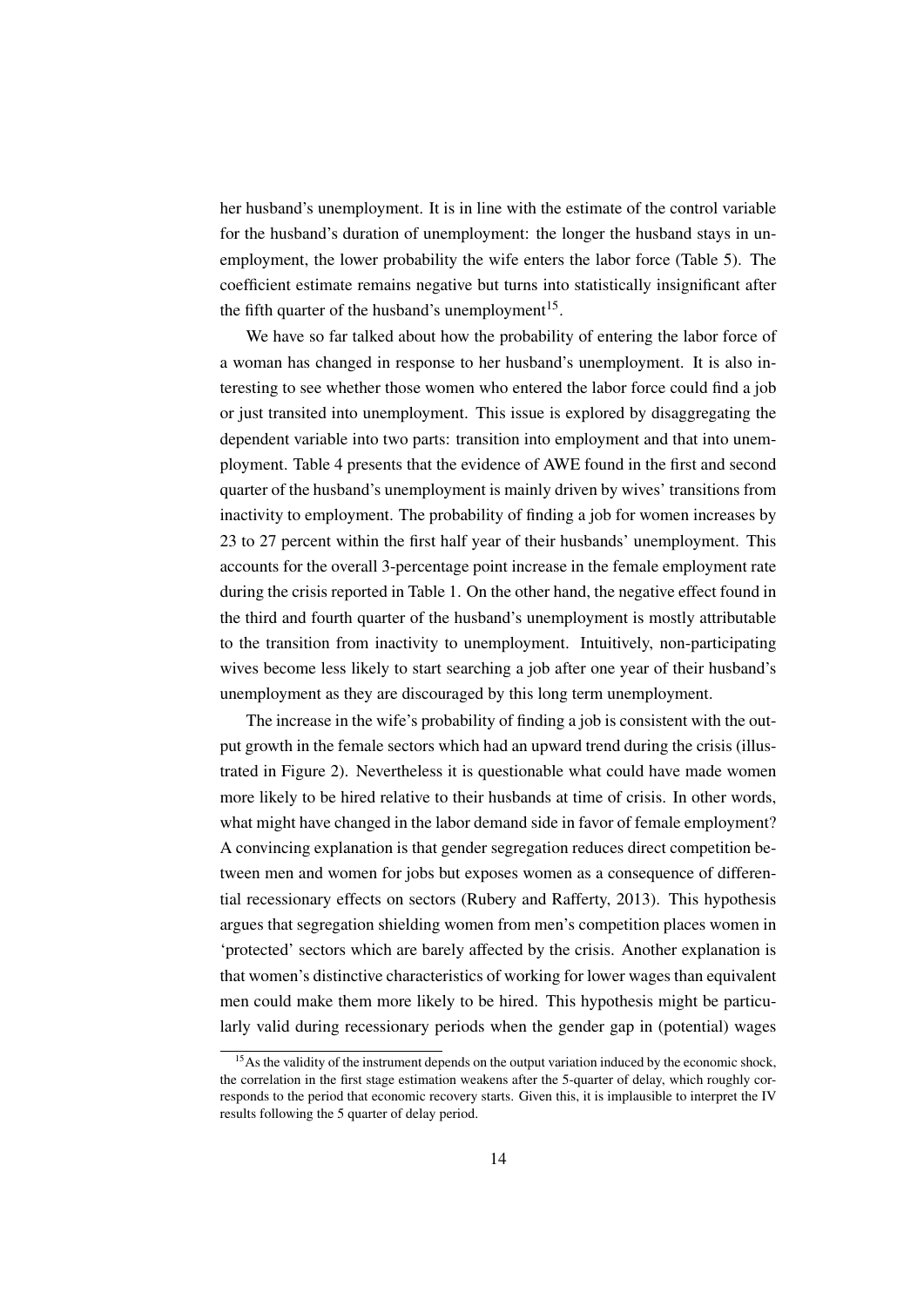between men and women is likely to widen. In this scenario, women would act as a cheap labor substitute during the crisis when jobs are cut and employers seek to fill the few available vacancies at the lowest cost (Rubery and Rafferty, 2013).

Alternatively, some policies such as "short-term work" (STW) arrangements could incentivize people who lose their jobs under unavoidable financial difficulties faced by their companies due to external demand shocks to wait for a temporary period until they are called by their companies to be rehired. If husbands in my sample who become unemployed are covered by a STW scheme, then they might not go for market work even if they are likely to find a new job. This might also explain part of the increased probability of wives' finding a job in response to their husbands' unemployment<sup>16</sup>.

All the regressions include several control variables though not presented in Table 3. Recalling the discussion in Section 4, the independent variables that are essential to construct the instrumental variable are the output of other sectors with a higher female participation and the time trend. While the former variable enables the control for the general worsening of macro-economic conditions which are likely to have a direct effect on married women's participation decisions, the latter allows for capturing the deterministic trend. Other control variables are those that are likely to have explanatory power for married women's participation decisions. Personal characteristics utilized in the regression analysis are the ages of the husband and wife (included quadratically), their years of schooling, their past labor market experiences, the number of children they have in the 0-5 and 6-14 age groups and the number of nonworking adults in the household other than wives and husbands.

The results are overall as expected from economic theory. For the sake of brevity, Table 5 presents estimates of the coefficients of control variables just for one specification, namely the 2-quarter delay period, since they are very stable across different specifications. The left and right panels of the table show the results without and with family fixed effects, respectively<sup>17</sup>. To see the effects of the control variables on the husband's unemployment, one should look at the columns (1) and (4) of Table 5 which display the results for the first stage of the IV results

 $16$ Turkey in fact introduced some new provisions in the STW regulation during the recent crisis to ease the eligibility and expand the coverage. However, the data do not provide any information to explore whether husbands who lost their jobs are covered in a STW scheme.

 $17$ In Table 5 one could easily notice that the controls such as education, age and experience supposed to be time-constant are not dropped from the estimation when using family fixed effects. It is because these variables have reasonable amount of variation within each family, which shows the existence of extended families in households where more than one couple is living.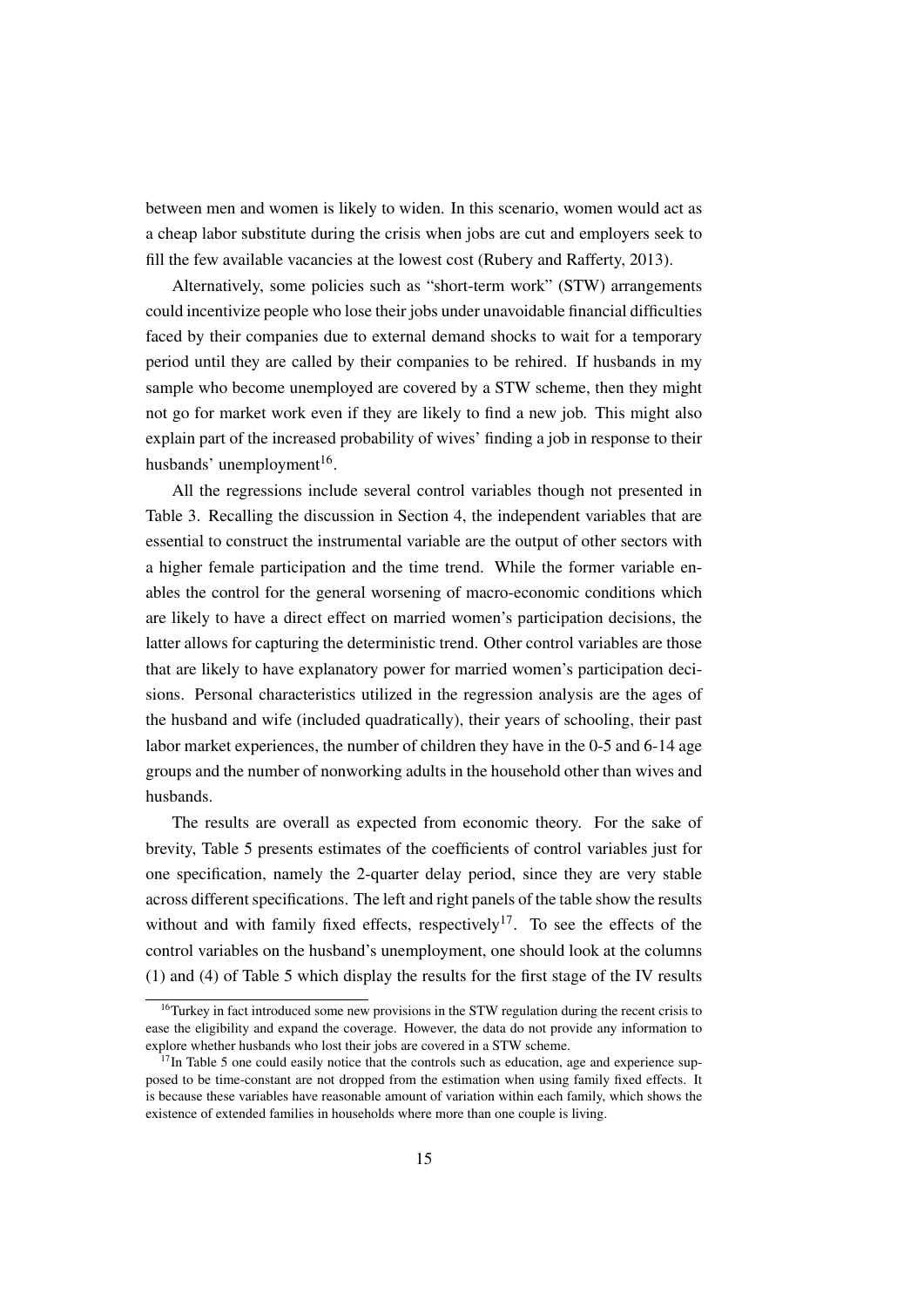without and with fixed effects, respectively. Other columns of the table obviously show the results for the wife's participation.

A higher educational attainment makes the wife around 1.2 percentage point more like to enter the labor force. The husband's educational attainment, on the other hand, has a negative but a small effect both on the probability of losing his job and on his wife's participation probability (though the estimate is only at the borderline significance). The negative correlation between the husband's education and the wife's labor supply supports the usual division of labor argument that husbands' higher market wages (proxied for by the years of schooling here) reduce wives' participation due to the income effect (Onaran and Baslevent, 2003). The wife's participation probability increases by her age and peaks at around the age of 35. On the other hand, the probability of the husband's unemployment decreases with his age after 25 years old.

The wife's participation probability is positively correlated with her past work experience. Specifically, wives who had worked before are 4.2 percentage point more likely to enter the labor force. So is a positive correlation between the husband's unemployment probability and the duration of unemployment he experienced before. Interestingly there is a negative association between the unemployment duration of the husband and the wife's participation probability. It indicates that a longer unemployment duration the husband faces would make his wife (0.7 percentage point) less likely to enter the labor force. This might be because a longer term unemployment makes discouraged worker effect predominates, which is consistent with the estimates of the 'AWE' variable turning into a negative sign after three quarters of the husband's unemployment (as explained while discussing Table 3).

In line with the findings from the earlier literature, having more children younger than 6 years old decreases the probability of their mother's participation in the labor force, whereas the elderly children have a positive effect on their mothers' participation decisions. This may have to do with their help in housework and their siblings' care<sup>18</sup>. The control for other nonworking adults within the same household is expected to have an explanatory power in the participation decision

<sup>&</sup>lt;sup>18</sup>Notice in Table 5 that the estimates of the controls for children (as well as some others) become statistically insignificant (or less significant) when family fixed effects are included in the specification mostly due to the larger standard errors. Larger standard errors in fixed effects estimation indicate a great variation in the predictor variables across groups despite a little variation over time for each group (namely, within family in our case). An outcome would be less precise estimates even if the magnitudes of the coefficients are the same.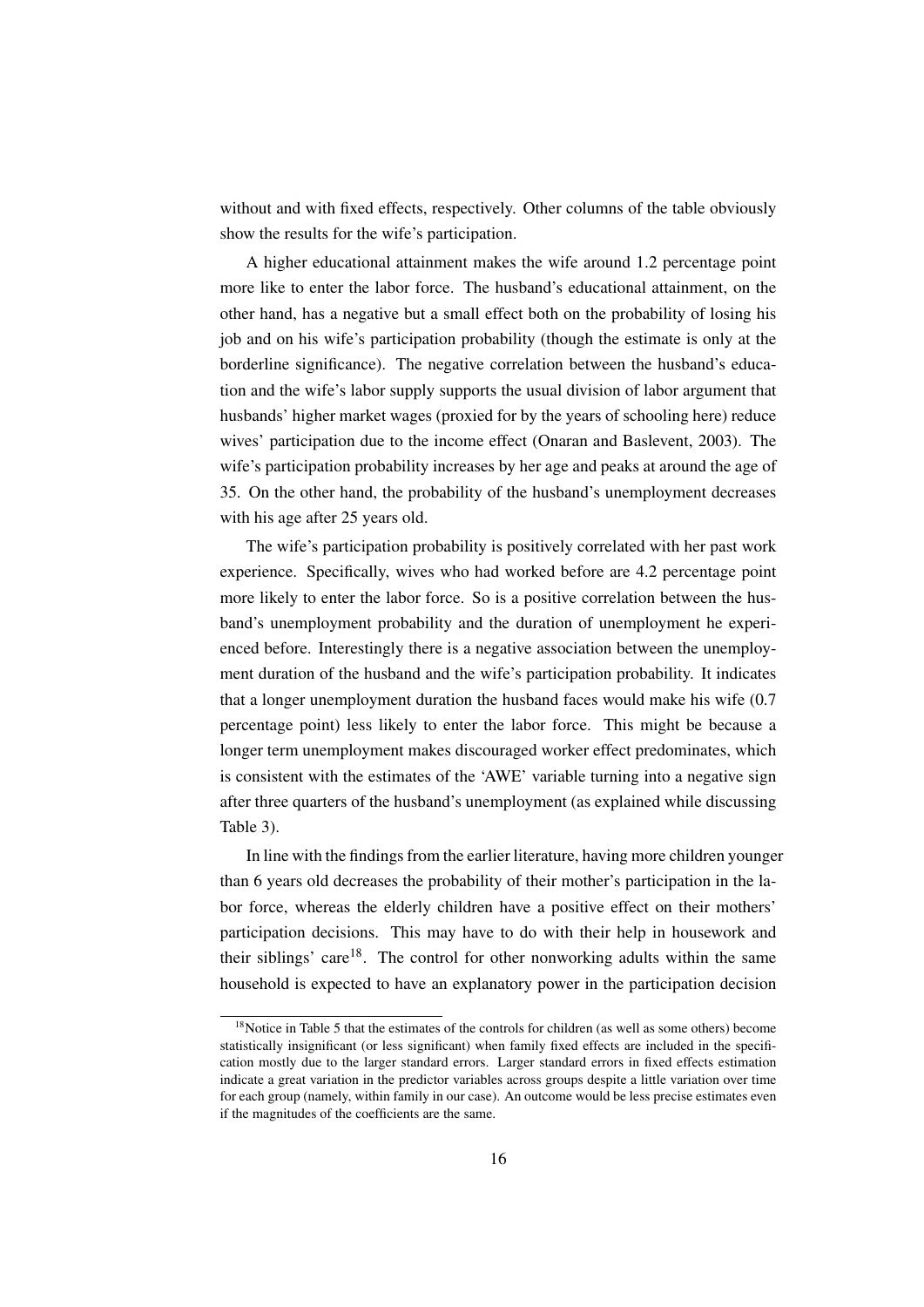of the wife as they are also potential caregivers for children or helpers in household chores. In contrast to expectations, this covariate is found to have a negative and fairly large effect on the wife's participation decision. This could be because these elderly people are in need of special care and wives are indeed the caregivers for all in the household.

#### 5.1 Heterogenity in the Added Worker Effect

The analysis of the AWE has so far focused on the working age couples (between 15 and 64 years old). However, it is likely that older wives close to the age of retirement postpone their labor supply responses. Moreover, elderly people would face a relatively loose liquidity constraint given a larger amount of saving compared to their younger counterparts. If this argument is true, then restricting the sample to a younger age group would yield a stronger  $AWE<sup>19</sup>$ . To check this argument, the sample is restricted to women aged 15 to 44 to exclude women potentially close to being eligible for retirement<sup>20</sup>. This restricted sample accounts for 80% of the total sample size. The analysis performed in the previous section is replicated for this narrower age group to check whether the results are robust to the changes in the ages of spouses. Table 6 presents the estimation results for the restricted samples. Comparing the bottom panel of Table 3 with the top panel of Table 6 indicates that the AWE is uniformly stronger for the younger age cohort in all delay periods in line with the expectations. As for the older cohort (aged 45-64 year), no stable and strong correlation is found in the first stage of the estimation. This could be due to the fact that employers prefer not to fire older workers during an economic contraction to avoid incurring in higher firing costs: older workers are more likely to have longer service duration and hence a higher severance pay.

Next, heterogeneity in AWE is explored along an additional dimension, namely education. Indeed, it is reasonable to expect that low-educated people are more likely to be subject to a tighter liquidity constraint under the assumption of a positive correlation between educational level and earnings (savings). Therefore,

<sup>&</sup>lt;sup>19</sup>The minimum age for retirement was first regulated in 1999, but since then it has undergone many changes over years (Law No. 4759, 2002; Law No 5510, 2006). Before the regulation, women and men were qualified to be retired regardless of their age provided that they have 20 and 25 years of service, respectively. Therefore, it used to be possible for women to retire at around the age of 40. Currently eligibility for retirement depends on the gender, age and service duration. The age limit, which is now a minimum of 58 for women and 60 for men, has gradually been pushed up for those who had a certain duration of service at the time the law was enacted.

 $20$ Notice that a restriction on the wife's age is also a restriction on the husband's age as the share of couples with wives older than their husbands is negligible in the sample (i.e. less than  $1\%$ ).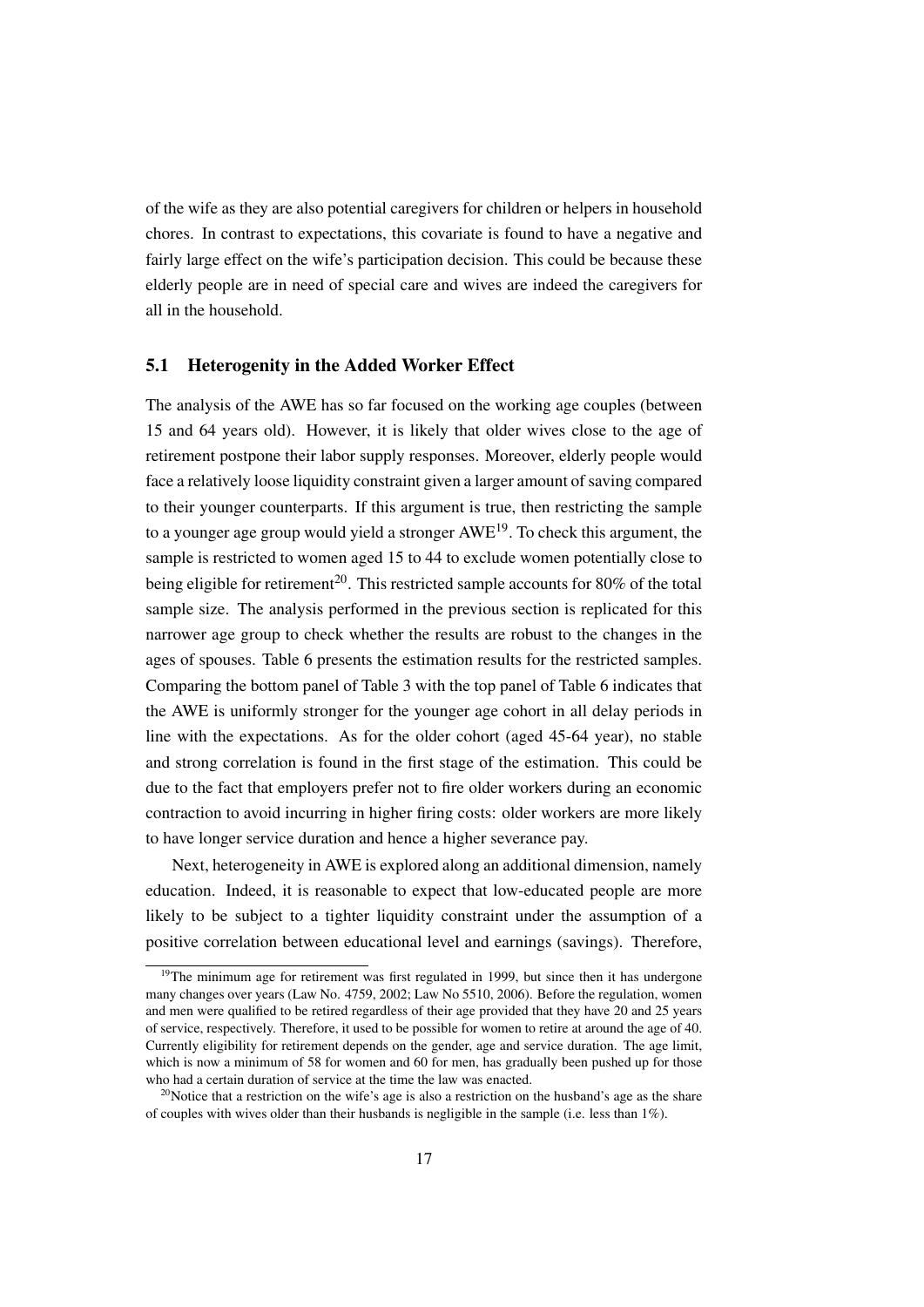the expectation is towards finding a stronger AWE among the low-educated couples. The bottom panel of Table 6 presents the estimation results for the couples with low-educated husbands. The results suggest that the AWE estimated for the full sample of couples (presented in Table 3) is largely attributable to these loweducated couples. Quite similar results are found if the sample is further restricted in a way that both husbands and wives are low-educated (though not displayed in a table) $^{21}$ . Similar to what is observed for the older group, the first stage of the estimation does not work for the couples with high-educated husbands (see the bottom panel of Table 6). This is not surprising as high-educated people are generally the least affected group by an economic shock in terms of job losses. As a result it is unlikely to identify to what extent the AWE is relevant for the high educated people.

#### 5.2 Falsification Exercises and Extensions

The credibility of my IV results and their internal validity relies on the assumption that the proposed instrument affects the wife's participation only through the husband's unemployment. To provide a sense of plausibility of the identification assumption, I conduct a falsification exercise by relaxing the restriction on the timing of the job losses $^{22}$ . There is a steady decline in the number of observations as going from zero to five quarters of delay, as can be seen in Table 3. It is because the lagged variables (of the husband's unemployment) are constructed with respect to the previous quarter, starting from the third quarter of 2008. To keep the sample size fixed in order not to lose information over the delay periods, new lagged variables of the displacement are constructed by relying on data before the third quarter of 2008. In this new sample not only the job losses that occurred during the crisis but also those before the crisis are included<sup>23</sup>.

 $21$ The similarity in the results is due to the tiny difference in the size of the two subsamples. Table 6 relies on couples in which low-educated husbands are married with either low- or high-educated wives. The latter only accounts for 3.6% of the sample, while the low-educated husbands married with low-educated women, representing the largest component of the estimation sample, accounts for 68% of the whole sample.

 $^{22}$ A related discussion is whether the estimated AWE reflects the wife's labor supply response to the anticipation of the husband's unemployment. One way to check the so-called 'anticipation effect' would be to estimate a specification (similar to those reported in Table 3) using leads of quarters of (husband's) unemployment as the key independent variable along with quarterly leads of the instrument. This would enable us to answer the question how the probability of entering the labor force of a wife changes 1 to 5 quarters before her husband becomes unemployed. However, the data are available only up to 2010. Therefore, a lot of information is lost while creating quarterly leads, which makes unlikely to conduct such an analysis.

<sup>&</sup>lt;sup>23</sup>See Appendix A.2. for more information about the construction of a sample with a fixed size.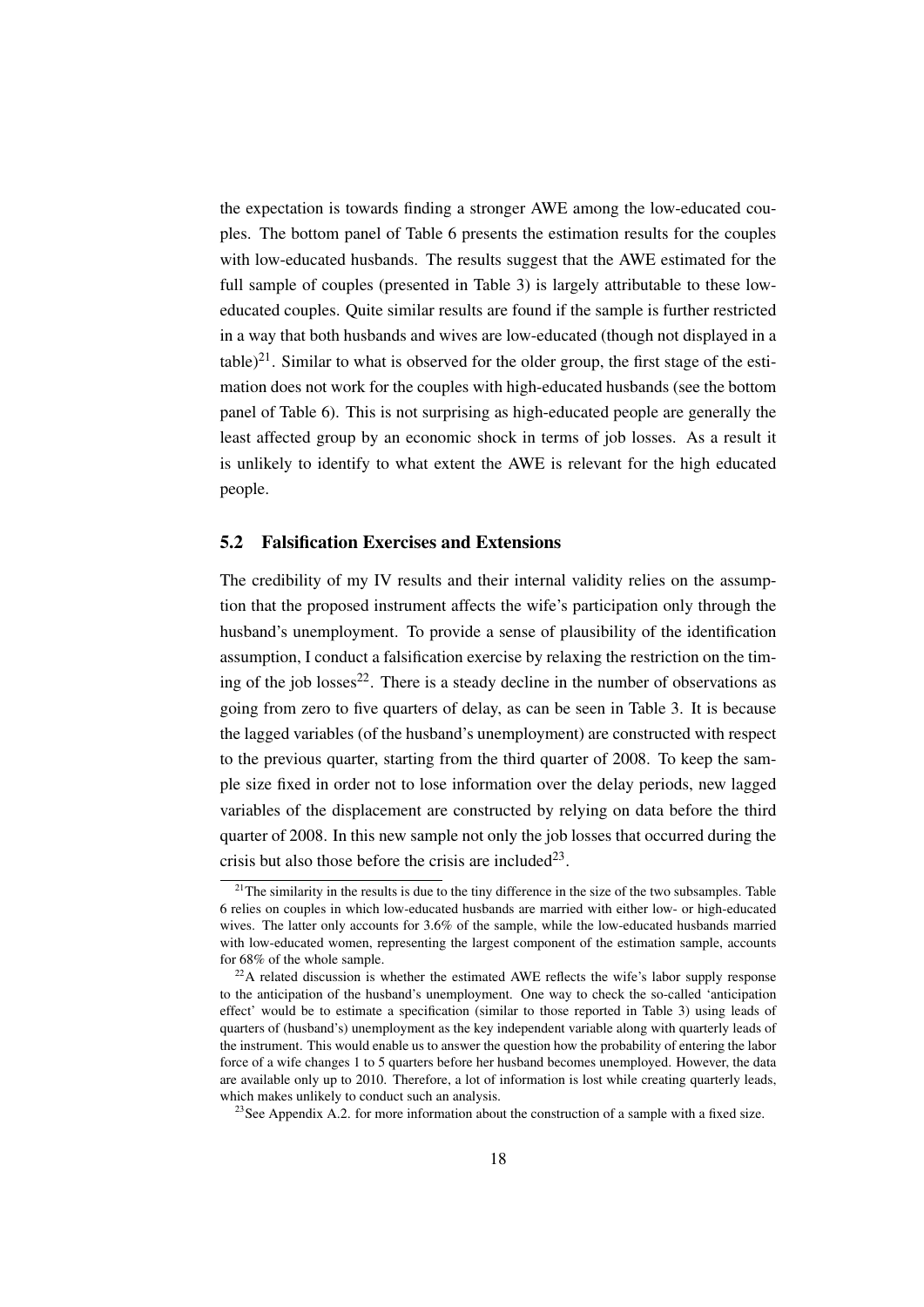Recall that it is the crisis that provides the exogenous variation in the production level of some specific sectors, and this variation is exploited as an instrument for the husband's unemployment. When job losses that occurred before the crisis are added to the sample, naturally the association between the instrument and the unemployment loosens. To express this in technical terms, the coefficient estimates in the first stage are no longer strongly statistically significant in this new sample (see Table 7). This falsification exercise provides a sense of plausibility of my identification assumption with the following reasoning inspired by Angrist and Pischke (2009: 97). If the only reason for the instrument effects on the wife's participation is the husband's displacement, then the instrument effects on the wife's participation should be zero in samples where the instrument is unrelated to the endogenous regressor.

I furthermore investigate the plausibility of the restriction on the initial sample by constructing a new sample including both active and inactive wives. The dependent variable remains the same, namely the transition into labor force. The obvious expectation would be towards finding a lower estimate as the participating wives are also added to the operational sample. However, it is also likely to find an estimate so similar to the original one (based on the sample of nonparticipating wives) if the participating wives who had planned to exit the labor force but did not because of their husbands' job loss. Table 8 provides supporting evidence in favor of the former argument, namely all the IV estimates become statistically insignificant and mostly become substantially lower when using a full sample of wives.

#### 6 Conclusion

The debate on interdependencies in spousal labor supply, having been central to the family economics literature, has escalated with the outburst of the global economic crisis of 2008. This paper contributes to the current debate through an empirical analysis of the the extensive margin of added worker effect during the 2008 crisis relying on Turkey as a case study. To rule out the potential endogeneity problems; especially those arising from the simultaneity in spouses' labor supply decisions, this paper exploits an exogenous variation in the output level of male-dominated sectors induced by the crisis as an instrument for the husband's job loss. The instrumental variable results provide strong evidence of added worker effect that appears with a one-quarter lag. The effect remains existent only two quarters, then it is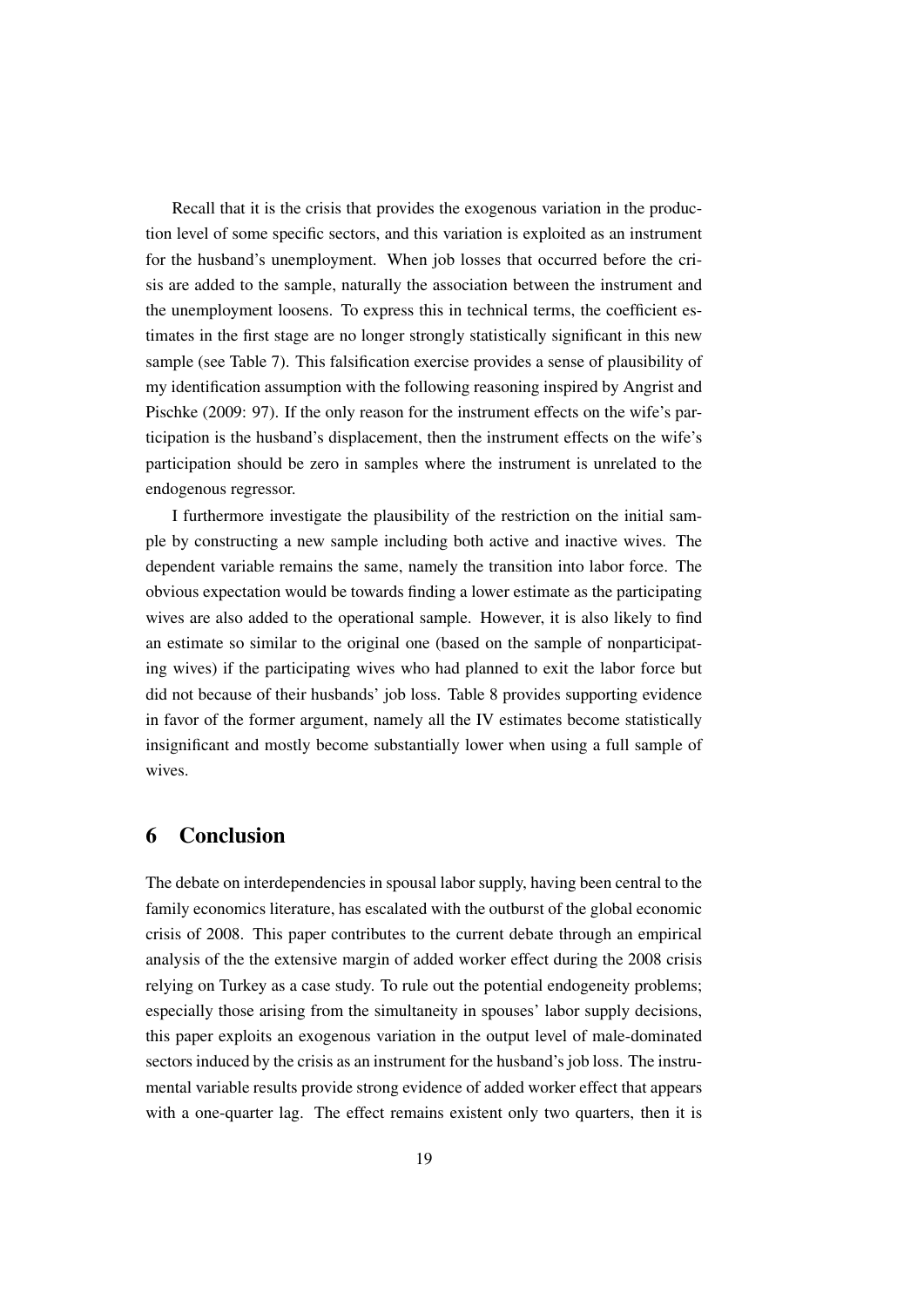dominated by discouraged worker effect after one year of husband's unemployment. The added worker effect is stronger among the more financially constrained (younger and less educated) couples, which points to the prevalence of income effect in spousal labor supply decision.

The empirical evidence supporting the existence of added worker effect in Turkey during the recent economic crisis is supported by the findings from the previous literature that the added worker effect is more prevalent in countries where female labor force participation is relatively low, like in most of the Mediterranean countries (Bredtmann *et al.*, 2014). Those countries also lack in well-functioning unemployment benefit systems and credit markets which could serve as an income compensation mechanism in the event of an external demand shock. It is therefore not surprising to find evidence of added worker effect in Turkey which is a country with dramatically low rate of female participation along with an inefficient unemployment benefit system.

The crisis could have brought about a change in favor of female labor force situation; however this change does not have a permanent characteristic. Rather the added worker effect seems to be replaced by discouraged worker effect as the duration of unemployment gets longer. This finding is in line with Turkey's prior crisis experiences: what we learned from the past is that the increase in female participation during the recession is likely to be temporary. Demand side improvements are rather more likely to lead to a permanent increase in women's participation (Onaran and Baslevent, 2003).

#### References

- [1] Angrist, D. J. and J. S. Pischke (2009). Mostly Harmless Econometrics: An Empiricists Companion. Princeton University Press.
- [2] Baslevent, C. and O. Onaran (2003). Are Married Women in Turkey More Likely to Become Added or Discouraged Workers.*LABOUR*, 17(3), pp. 439-58.
- [3] Bredtmann. J., S. Otten and C. Rulff (2014). Husband's Unemployment and Wife's Labor Supply- The Added Worker Effect Across Europe. Ruhr Economic Papers No. 484.
- [4] Blundell, R., L. Pistaferri and I. Saporta-Ekstein (2012). Consumption Inequality and Family Labor Supply. NBER Working Paper 18445,O ctober 2012.
- [5] Cullen, J. B. and J. Gruber (2000). Does Unemployment Insurance Crowd Out Spousal Labor Supply?. *Journal of Labor Economics*, 18(3), pp. 546-74, July 2000.
- [6] Degirmenci, S. and I. Ilkkaracan (2013). Economic Crises and the Added Worker Effect in the Turkish Labor Market. Levy Economic Institute Working Paper No. 774, September 2013.
- [7] Eurostat (2013). European Commission data base. http://epp.eurostat.ec. europa.eu/portal/page/portal/statistics/search\_database.
- [8] Goux, D., E. Maurin and B. Petrongolo (2014). Worktime Regulations and Spousal Labor Supply. *American Economic Review*, 104(1), pp. 252-76.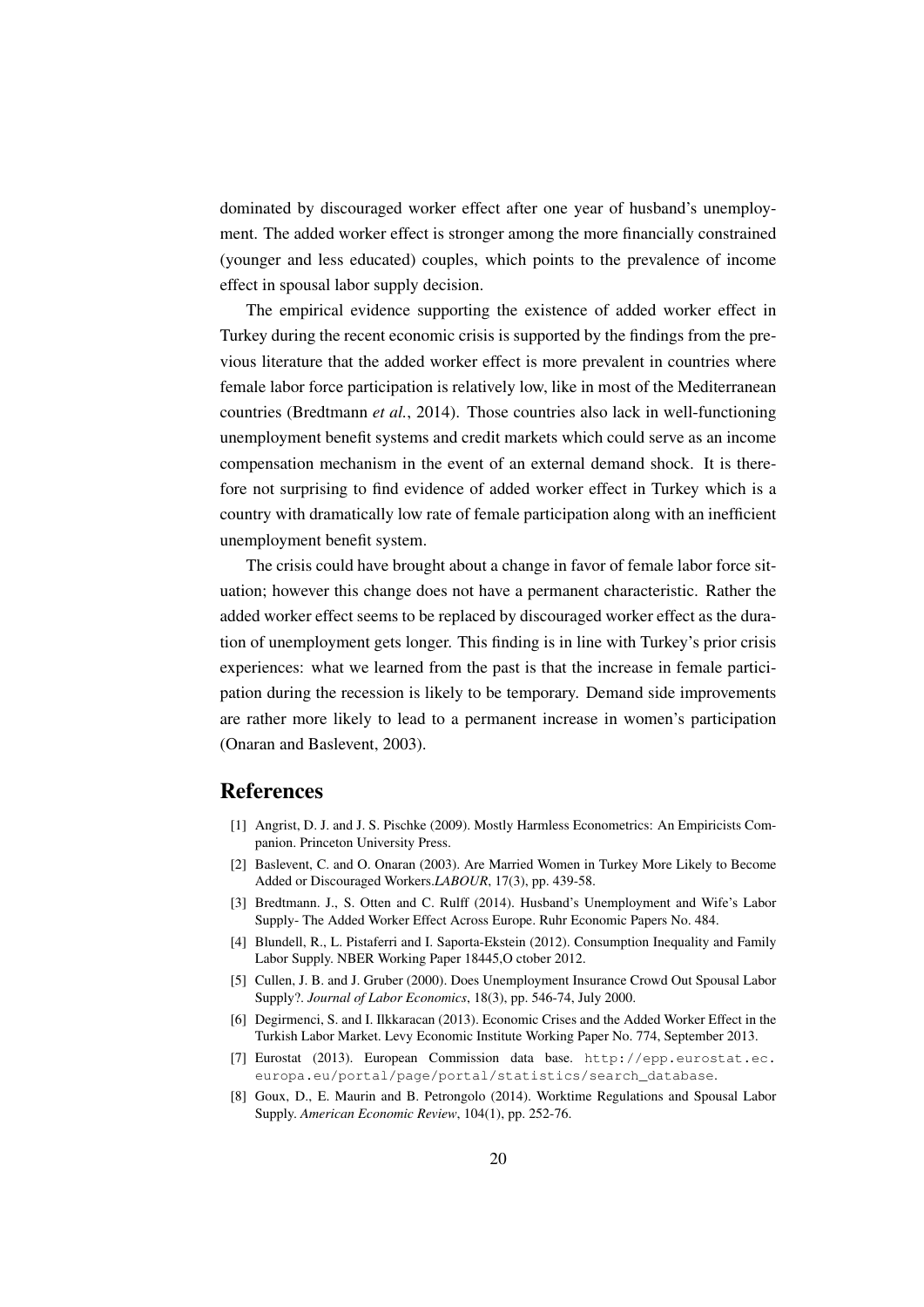- [9] Heckman, J. J. and T. E. MaCurdy, (1980). A Life Cycle Model of Female Labour Supply. *Review of Economic Studies*, 47(1), pp. 47-74, January 1980.
- [10] Juhn, C. and K. M. Murphy, (1997). Wage Inequality and Family Labor Supply. *Journal of Labor Economics*, 15(1), pp. 72-97, January 1997.
- [11] Karaoglan, D. and C. Okten (2012). Labor Force Participation of Married Women in Turkey: Is There an Added or a Discouraged Worker Effect?.IZA Discussion Papers, 6616.
- [12] Kohara, M. (2010). The response of Japanese wives labor supply to husbands job loss.*Journal of Population Economics*, 23(4), pp. 1133-1149, September 2010.
- [13] Law No.4759 (2002). Law on Amendments to Social Security Law. Official Gazette numbered 24772 dated 1 June 2002.
- [14] Law No.5510 (2006). Law on Social Security and General Health Insurance. Official Gazette numbered 26200 dated 16 June 2006.
- [15] Layard, R., M. Barton and A. Zabalza (1980). Married Women's Participation and Hours. *Economica*, 47 (185), pp. 51-72.
- [16] Long, C. D. (1958). The Labor Force Under Changing Income and Employment. Princeton: Princeton University Press.
- [17] Lundberg, S (198.5). The Added Worker Effect. *Journal of Labor Economics*, 3(1), pp. 11-37, January 1985.
- [18] Maloney, T. (1987). Employment Constraints and the Labor Supply of Married Women: A Reexamination of the Added Worker Effect. *Journal of Human Resources*, 22(1), pp. 51-61.
- [19] Maloney, T. (1991). Unobserved Variables and the Elusive Added Worker Effect. *Economica*, 58(230), pp. 173-87, May 1991.
- [20] Mattingly, M. J. and K. Smith, (2010). Changes in Wives' Employment When Husbands Stop Working: A Recession-Prosperity Comparison. *Family Relations*, 59(4), pp. 343-57, October 2010.
- [21] Mincer, J. (1962). Labor Force Participation of Married Women: A Study of Labor Supply. in *Aspects of Labor Economics*, edited by H. G. Lewis. Princeton N.J.: National Bureau of Economic Research, Princeton University Press, pp. 63-97.
- [22] Mincer, J. (1966). Labor-Force Participation and Unemployment: A Review of Recent Evidence. in *Prosperity and Unemployment*, edited by R. A. Gordon. New York: Wiley, pp. 73-112.
- [23] Rubery, J. and A. Rafferty (2013). Women and Recession Revisited. *Work, Employment and Society*, 27(3), pp. 414-432.
- [24] Spletzer, J. R. (1997). Reexamining the Added Worker Effect. *Economic Inquiry*, 35(2), pp. 417-27, April 1997.
- [25] Staiger, D. and Stock, J. (1997). Instrumental variables regressions with weak instruments. *Econometrica*, 65(3), pp. 557-86.
- [26] Stephens, M. (2002). Worker Displacement and the Added Worker Effect. *Journal of Labor Economics*, 20(3), pp. 504-537.
- [27] Turkstat (2013). Turkish Statistical Institute data base. http://tuikapp.tuik.gov. tr/isgucuapp/isgucu.zul.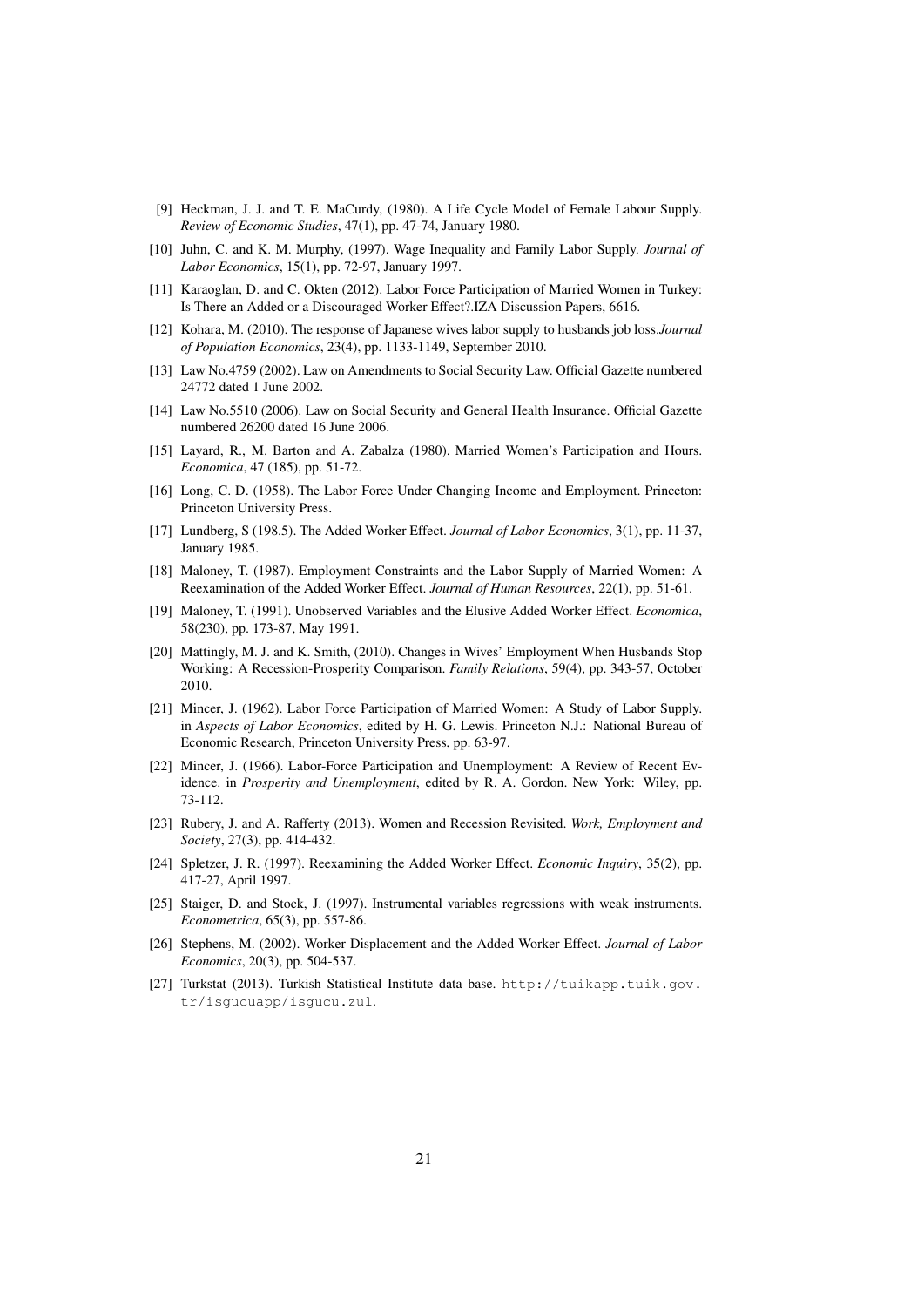## Appendix

#### A. More About the Data Sets

Survey on Income and Living Conditions is designed as a rotating panel in which the sample of households and corresponding individuals are traced annually for four consecutive years. The interviews are administered once a year. Every year the survey is conducted for four subsamples. One quarter of the sample is replaced by a new one in each year, thus three fourths of the sample remains unchanged with respect to the previous year. The samples are selected and assigned survey weights so as to be nationally representative. Moreover, the sample size is designed considering possible non-responses, thereby no replacement is undertaken.

On the other hand, the Survey on National Accounts records the output levels, namely gross domestic product by kinds of economic activity at constant (1998) prices. The economic activities are classified into 17 sub-sectors, namely Agriculture, Hunting and Forestry; Fishing; Mining and Quarrying; Manufacturing; Electricity, Gas and Water Supply; Construction; Wholesale and Retail Trade; Hotels and Restaurants; Transport, storage and Communication; Financial Intermediation; Ownership and Dwelling; Real Estate, Renting and Business Activities; Public Administration and Defense, and Compulsory Social Security; Education; Health and Social Work; Other Community, Social and Personal Service activities and Private Housekeeping Services.

For the specific aim of the empirical analysis, some sub-sectors are aggregated into two groups based on some specific characteristics. The first group includes the male-dominated sectors which were hit severely by the crisis (manufacturing; construction; wholesale and retail trade; and transport, storage and communication services), whereas the second group involves the sectors with higher female participation (education; health and social work; other community, social and personal service activities and private housekeeping services). These two groups of sectors totally account for 74% of non-agricultural GDP and 85% of non-agricultural employment.

#### A.2. Falsification Exercise Using a Fixed Sample Size

The number of observations used for the regression analysis changes across the delay periods, as can be seen in Table 3. It is due to the fact that the lagged variables (of the husband's unemployment) are constructed with respect to the previous quarter, starting from the third quarter of 2008. While there is no missing value in the variable of unemployment, there is one missing value in the first lag of the variable, two missing values in the second lag of the variable, three missing values in the third lag of the variable and so forth. The lagged variables are constructed in the following way.

|        | $D_0$ | $D_1$ | $D_2$ | $D_3$ | $D_4$ | $D_{\rm 5}$ |
|--------|-------|-------|-------|-------|-------|-------------|
| 2008Q3 |       |       |       |       |       |             |
| 2008Q4 |       |       |       |       |       |             |
| 2009Q1 | 0     |       |       |       | ٠     | ٠           |
| 2009Q2 |       |       |       |       |       |             |
| 2009Q3 | 0     |       | 0     | 0     |       | ٠           |
| 2009Q4 | 0     |       |       |       |       |             |

where:  $D_q$  for  $q \in (0, ..., 5)$  denotes the variable of husband's displacement with a lag of 0 to 5 quarters. The sample period is the crisis period, ranging between the third quarter of 2008 (2008Q3) and the fourth quarter of 2009 (2009Q4).

To avoid information loss across the specifications, a new sample is created by keeping the sample size fixed over the delay periods. To this end, new lagged variables of the unemployment are constructed by relying on data before the third quarter of 2008 (which is before the outburst of the crisis). The way of constructing the lagged variables in the new sample is demonstrated in the matrix below. The sample period of interest is still the crisis period, namely the area within the rectangular frame. To illustrate, as for the survey period of the third quarter of 2008, the first lag of the variable is constructed exploiting the information from the second quarter of 2008, the second lag is constructed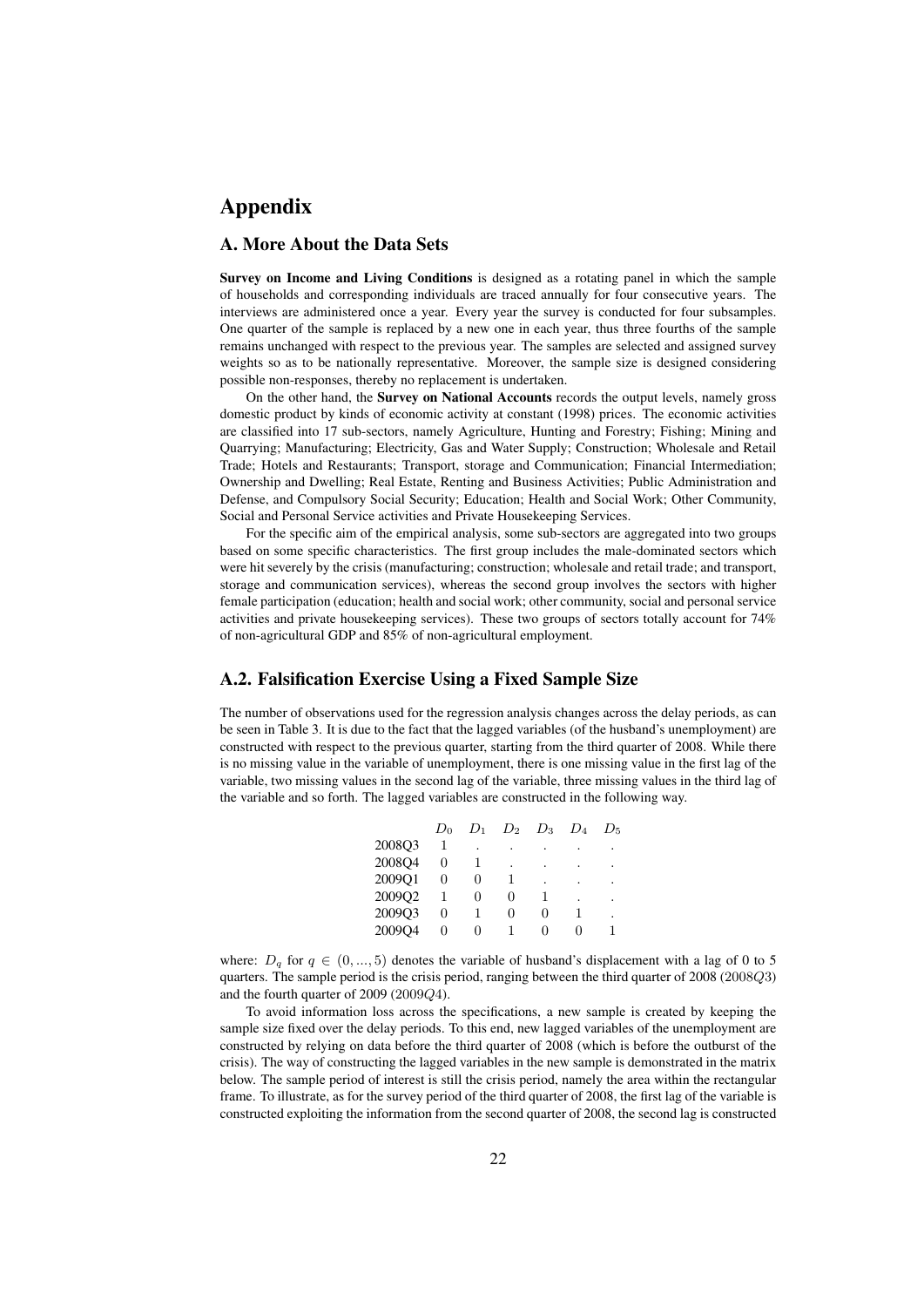based on the information from the first quarter of 2008, and so forth. In doing so, the missing values in the matrix above (drawn for the original sample) are completed by exploiting the information prior to the crisis, which enables a fixed sample size over the delay periods. In this new sample, the focus is on not only the job losses that occurred during the crisis, but also those before the crisis.

|        | $D_0$ | $D_1$    | $D_2$    | $D_3$ | $D_4$ | $D_5$ |
|--------|-------|----------|----------|-------|-------|-------|
| 2007Q2 | 0     |          |          |       |       |       |
| 2007Q3 | 1     | $\Omega$ |          |       |       |       |
| 2007Q4 | 0     | 1        | $\Omega$ |       |       |       |
| 2008Q1 | 0     | 0        | 1        | 0     |       |       |
| 2008Q2 | 0     | 0        | 0        | 1     | 0     |       |
| 2008Q3 | 1     | 0        | 0        | 0     | 1     | 0     |
| 2008Q4 | 0     | 1        | 0        | 0     | 0     | 1     |
| 2009Q1 | 0     | 0        | 1        | 0     | 0     | 0     |
| 2009Q2 | 1     | $\Omega$ | $\Omega$ | 1     | 0     | 0     |
| 2009Q3 | 0     | 1        | 0        | 0     | 1     | 0     |
| 2009Q4 | 0     | 0        | 1        | 0     | 0     | 1     |
|        |       |          |          |       |       |       |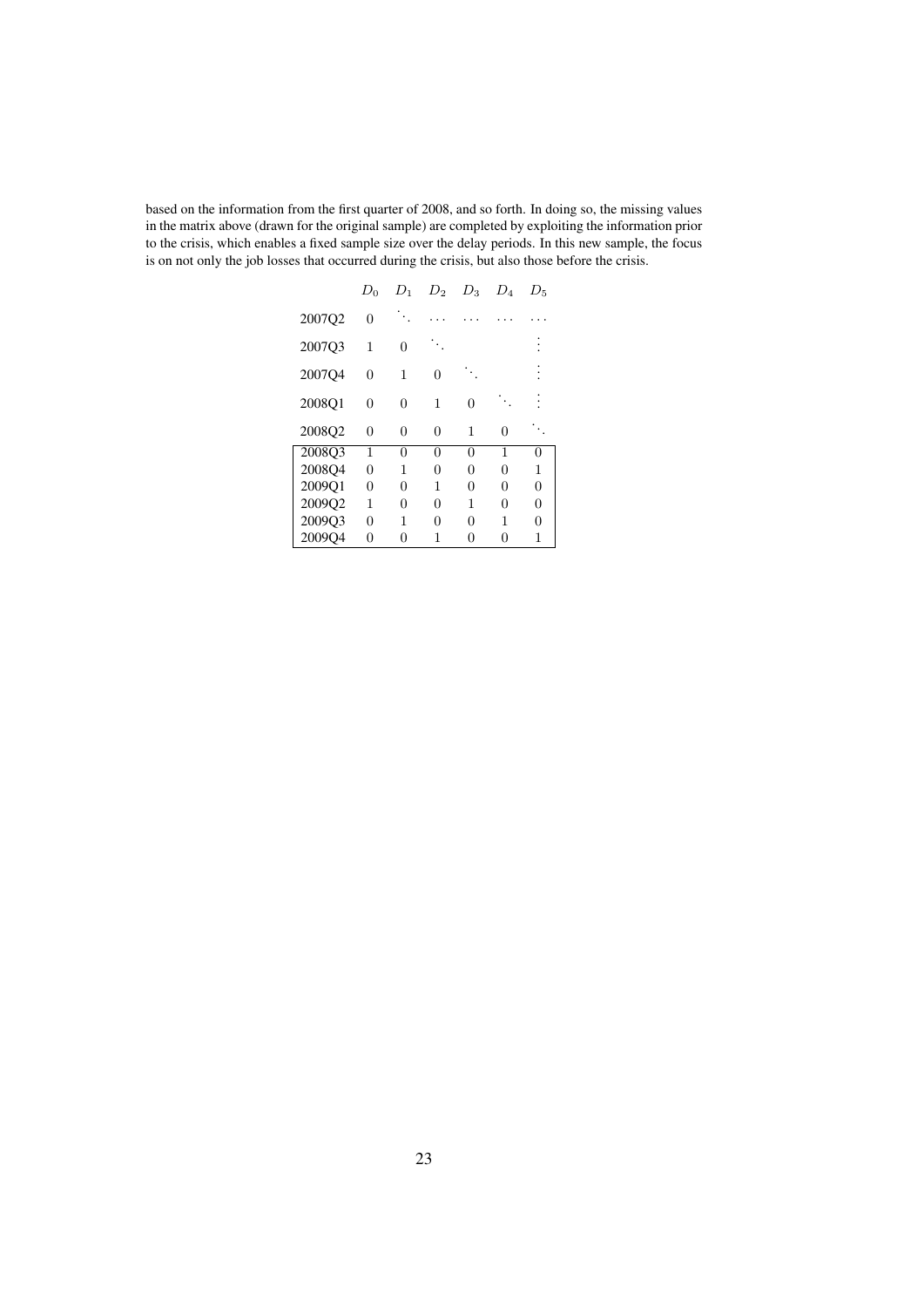# Tables and Figures

|                                       | 2007 | 2008 | 2009 | 2010 |
|---------------------------------------|------|------|------|------|
| <b>Labor Force Participation Rate</b> | 46.2 | 46.9 | 47.9 | 48.8 |
| of which: Female                      | 23.6 | 24.5 | 27.0 | 27.6 |
| of which: Single                      | 34.4 | 35.3 | 35.8 | 36.0 |
| Married                               | 21.6 | 22.4 | 25.3 | 26.4 |
| of which: Male                        | 69.8 | 70.1 | 70.5 | 70.8 |
| of which: Single                      | 57.7 | 58.3 | 58.5 | 59.2 |
| Married                               | 75.9 | 76.2 | 76.0 | 77.0 |
| <b>Employment Rate</b>                | 41.5 | 41.7 | 41.2 | 43.0 |
| of which: Female                      | 21.0 | 21.6 | 23.9 | 25.0 |
| of which: Single                      | 27.6 | 28.2 | 27.6 | 28.3 |
| Married                               | 20.3 | 20.9 | 23.1 | 24.2 |
| of which: Male                        | 62.7 | 62.6 | 59.7 | 61.7 |
| of which: Single                      | 46.6 | 46.8 | 44.8 | 47.0 |
| Married                               | 70.6 | 70.3 | 67.7 | 70.7 |
| <b>Unemployment Rate</b>              | 10.3 | 11.0 | 14.0 | 11.9 |
| of which: Female                      | 11.0 | 11.6 | 13.3 | 13.0 |
| of which: Single                      | 19.8 | 20.0 | 23.9 | 22.6 |
| Married                               | 6.0  | 7.0  | 9.1  | 8.2  |
| of which: Male                        | 10.0 | 10.7 | 14.9 | 11.4 |
| of which: Single                      | 19.2 | 19.8 | 24.7 | 20.6 |
| Married                               | 7.0  | 7.8  | 11.2 | 9.2  |

# Table 1- Labor market indicators by gender and marital status

*Source* : Turkstat, 2013.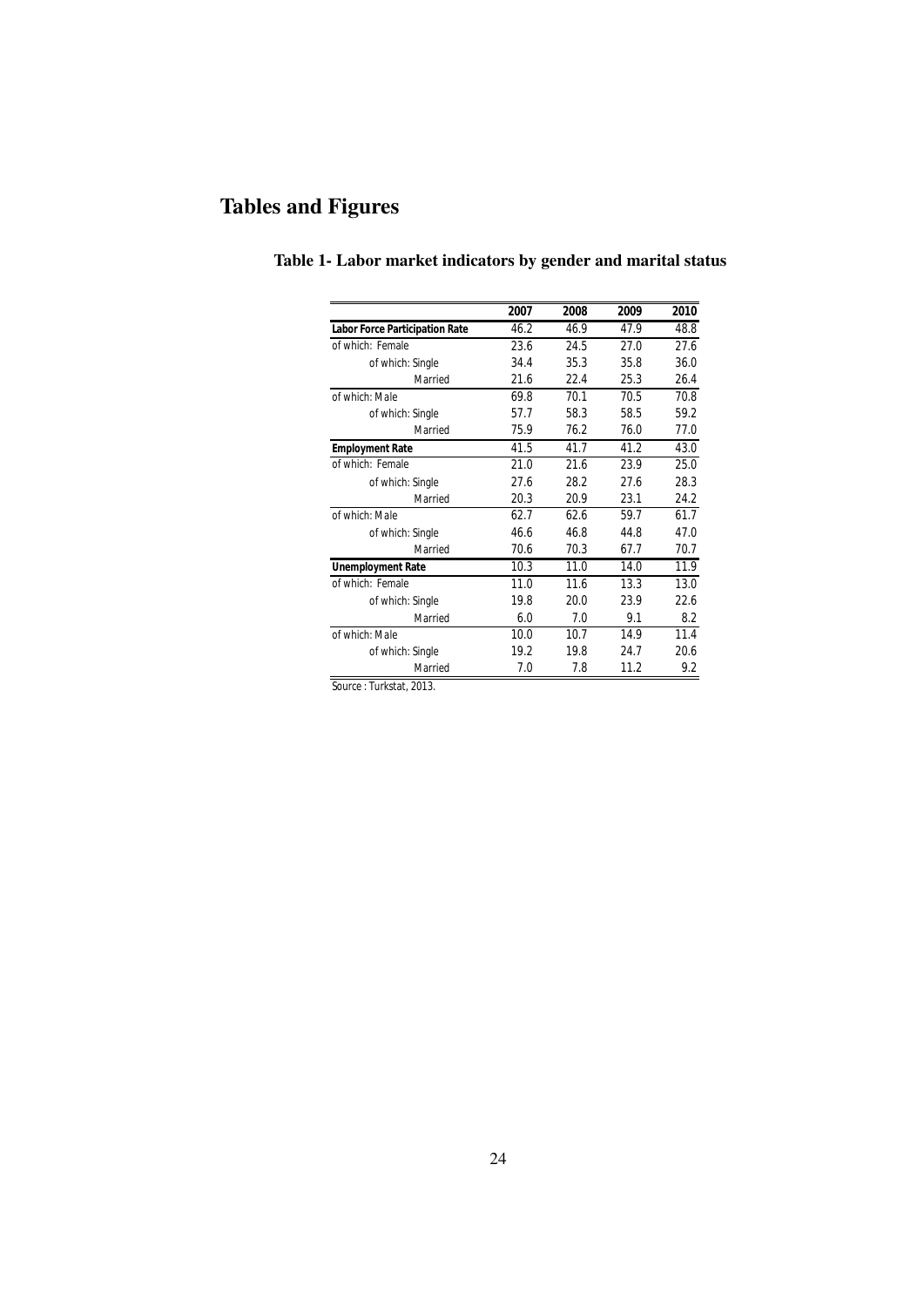Table 2- Summary statistics for couples

|                                                         | Mean  | Std. Dev.                     | Min      | Max | Obs.  |
|---------------------------------------------------------|-------|-------------------------------|----------|-----|-------|
|                                                         |       | <b>Full sample of couples</b> |          |     |       |
| Wife's age                                              | 34.19 | 9.91                          | 15       | 64  | 18877 |
| Wife's education                                        | 5.69  | 3.96                          | $\Omega$ | 15  | 18877 |
| Wife's experience                                       | 0.43  | 0.49                          | $\Omega$ | 1   | 16110 |
| Husband's age                                           | 37.93 | 9.65                          | 17       | 64  | 18877 |
| Husband's education                                     | 7.27  | 3.53                          | $\Omega$ | 15  | 18877 |
| Husband's experience                                    | 1.12  | 2.53                          | $\theta$ | 12  | 18877 |
| Children aged 0-5                                       | 1.71  | 2.26                          | $\Omega$ | 19  | 18877 |
| Children aged 6-14                                      | 0.77  | 1.02                          | $\Omega$ | 7   | 18877 |
| Other adults                                            | 0.22  | 0.62                          | $\Omega$ | 10  | 18877 |
|                                                         |       |                               |          |     |       |
| Couples with nonparticipating wives & employed husbands |       |                               |          |     |       |
| Wife's age                                              | 34.15 | 10.19                         | 15       | 63  | 9816  |
| Wife's education                                        | 5.34  | 3.72                          | $\theta$ | 15  | 9816  |
| Wife's experience                                       | 0.41  | 0.49                          | $\Omega$ | 1   | 9764  |
| Husband's age                                           | 37.97 | 9.91                          | 17       | 64  | 9816  |
| Husband's education                                     | 7.11  | 3.47                          | $\Omega$ | 15  | 9816  |
| Husband's experience                                    | 1.13  | 2.52                          | $\Omega$ | 12  | 9816  |
| Children aged 0-5                                       | 1.83  | 2.33                          | $\Omega$ | 19  | 9816  |
| Children aged 6-14                                      | 0.78  | 1.02                          | 0        | 7   | 9816  |
| Other adults                                            | 0.25  | 0.65                          | 0        | 10  | 9816  |

Note: The statistics are restricted to the working age population (aged 15-64) and to the sample period (between third quarter of 2008 and fourth quarter of 2009)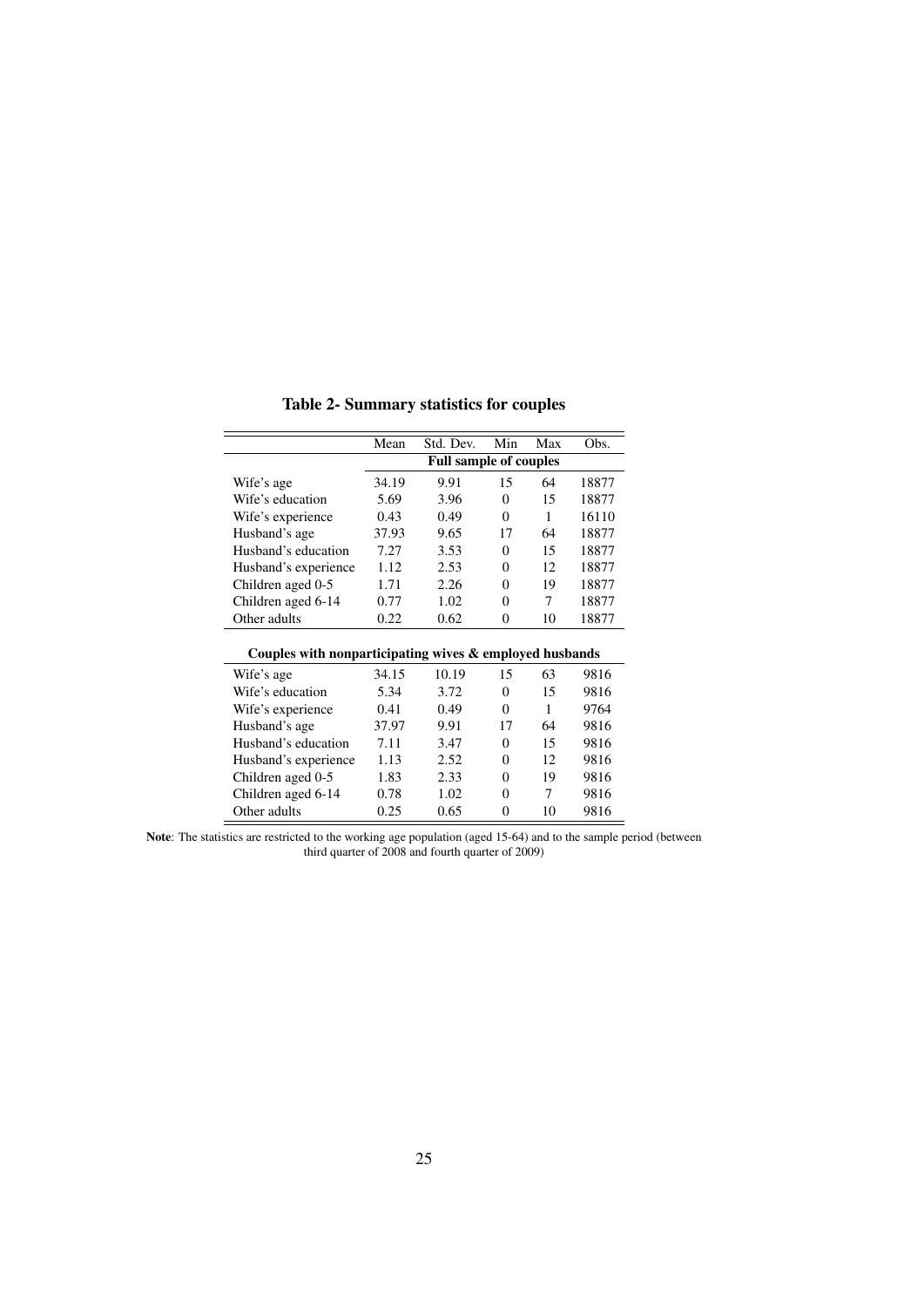|                        | (1)            | (2)       | (3)                | (4)         | (5)        | (6)       |
|------------------------|----------------|-----------|--------------------|-------------|------------|-----------|
|                        | N <sub>o</sub> | 1-quarter | 2-quarter          | 3-quarter   | 4-quarter  | 5-quarter |
|                        | delay          | delay     | delay              | delay       | delay      | delay     |
| <b>First Stage</b>     |                |           |                    |             |            |           |
| Male sectors' output   | $-.352***$     | $-413***$ | $-438***$          | $-413***$   | $-473***$  | $-.347**$ |
|                        | (.045)         | (.056)    | (.052)             | (.055)      | (.051)     | (.112)    |
| <b>F</b> test          | 62.39          | 54.09     | 72.08              | 57.05       | 87.24      | 9.40      |
| <b>IV</b> estimation   |                |           |                    |             |            |           |
| Husband's unemployment | .085           | $.221**$  | .229***            | .018        | $-.126*$   | $-.179$   |
|                        | (.107)         | (.100)    | (.091)             | (.091)      | (.077)     | (.279)    |
| <b>OLS</b> estimation  |                |           |                    |             |            |           |
| Husband's unemployment | $-0.012*$      | $-.002$   | $-.005$            | .008        | $-.010$    | $-.009$   |
|                        | (.007)         | (.007)    | (.006)             | (.008)      | (.006)     | (.007)    |
| No. Obs.               | 13035          | 12850     | 11811              | 10805       | 10034      | 9302      |
|                        |                |           |                    |             |            |           |
|                        |                |           | with Fixed Effects |             |            |           |
| <b>First Stage</b>     |                |           |                    |             |            |           |
| Male sectors' output   | $-.370***$     | $-457***$ | $-.467***$         | $-0.366***$ | $-.441***$ | $-.240*$  |
|                        | (.049)         | (.061)    | (.057)             | (.058)      | (.052)     | (.125)    |
| F test                 | 57.76          | 56.15     | 67.93              | 40.34       | 72.66      | 3.67      |
| <b>IV</b> estimation   |                |           |                    |             |            |           |
| Husband's job loss     | .105           | $.239***$ | $.287***$          | $-.029$     | $-.165**$  | $-.573$   |
|                        | (.092)         | (.092)    | (.087)             | (.097)      | (.080)     | (.494)    |
| <b>OLS</b> estimation  |                |           |                    |             |            |           |
| Husband's job loss     | $-.007$        | .000      | $-.003$            | .012        | $-.010$    | $-.013$   |
|                        | (.008)         | (.007)    | (.006)             | (.008)      | (.008)     | (.009)    |
| No. Obs.               | 12897          | 12682     | 11522              | 10566       | 9943       | 9152      |

# Table 3- Estimation results over a period of 5-quarter delay

(*Dependent variable: Transition into labor force*)

Notes: <sup>1</sup> *Controls*: age, age-square, years of schooling and past labor market experience of both wives and husbands, number of children (aged up to 5 and between 6-14) and number of other adults in the household, as well as female sectors' output and time trend.

<sup>2</sup> Bootstrap standard errors in parenthesis (with 1000 replications). \*\*\*:  $p<0.01$ , \*\*:  $p<0.05$ , \*:  $p<0.1$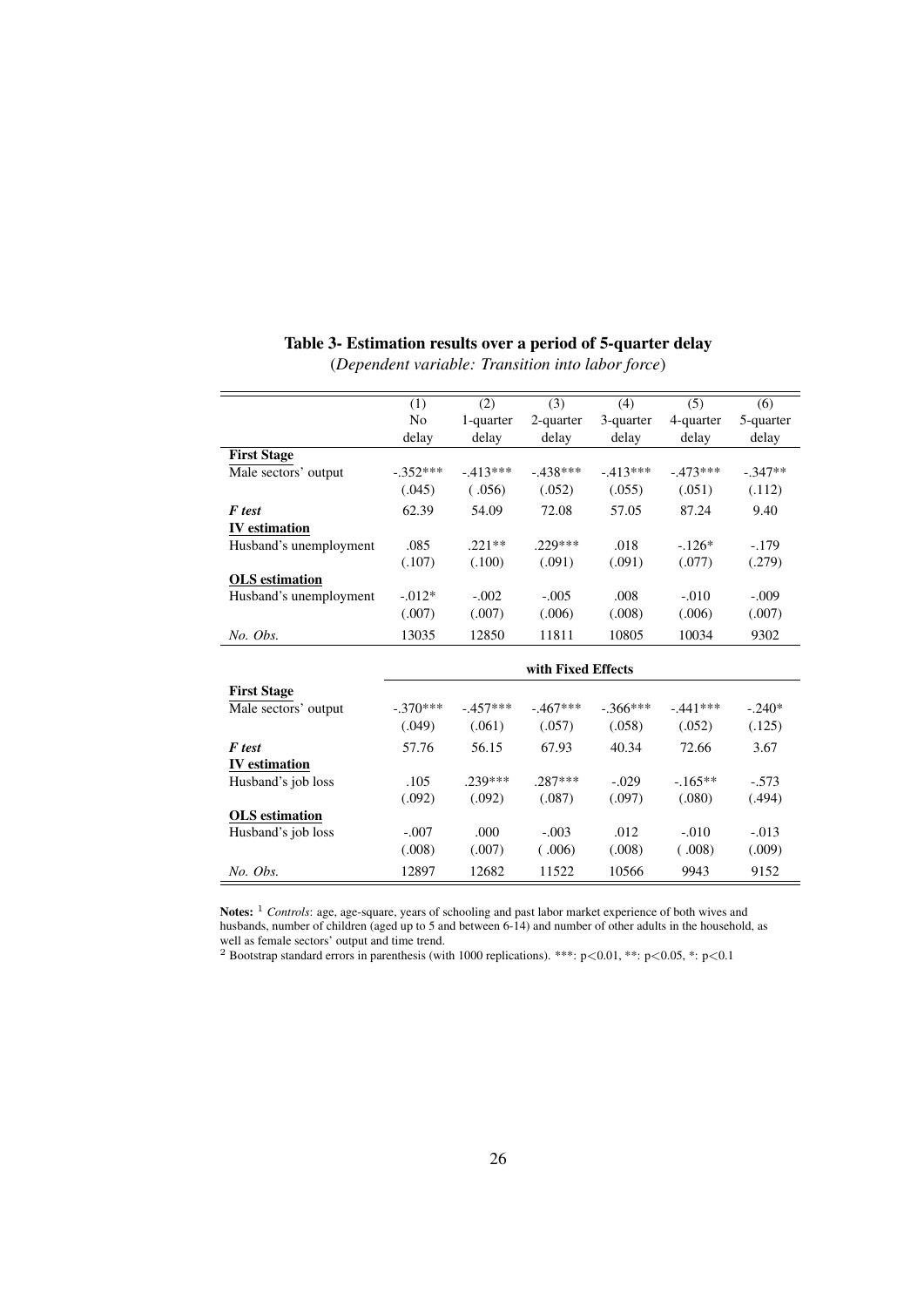### Table 4- Disaggregating Transitions into Labor Force

(*including fixed effects*) No 1-quarter 2-quarter 3-quarter 4-quarter 5-quarter

|                        | 1 N U                                                          | 1-yuarici | $2$ -yuarior | 9-yuarici  | +-yuarici                                                           | 9-yuariyi |  |  |  |
|------------------------|----------------------------------------------------------------|-----------|--------------|------------|---------------------------------------------------------------------|-----------|--|--|--|
|                        | delay                                                          | delay     | delay        | delay      | delay                                                               | delay     |  |  |  |
|                        |                                                                |           |              |            |                                                                     |           |  |  |  |
|                        |                                                                |           |              |            | <b>Dependent Variable: Transition from Inactivity to Employment</b> |           |  |  |  |
| <b>First Stage</b>     |                                                                |           |              |            |                                                                     |           |  |  |  |
| Male sectors' output   | $-.370***$                                                     | $-453***$ | $-.471***$   | $-.362***$ | $-443***$                                                           | $-.244*$  |  |  |  |
|                        | (.049)                                                         | (.061)    | (.057)       | (.058)     | (.052)                                                              | (.125)    |  |  |  |
| <b>IV</b> estimation   |                                                                |           |              |            |                                                                     |           |  |  |  |
| Husband's unemployment | .063                                                           | $.227***$ | $.268***$    | .004       | $-143*$                                                             | $-.502$   |  |  |  |
|                        | (.091)                                                         | (.090)    | (.084)       | (.097)     | (.079)                                                              | (.460)    |  |  |  |
| No. Obs.               | 12891                                                          | 12672     | 11511        | 10562      | 9937                                                                | 9149      |  |  |  |
|                        | Dependent Variable: Transition from Inactivity to Unemployment |           |              |            |                                                                     |           |  |  |  |
| <b>First Stage</b>     |                                                                |           |              |            |                                                                     |           |  |  |  |
| Male sectors' output   | $-.382***$                                                     | $-475***$ | $-.472***$   | $-.356***$ | $-0.445***$                                                         | $-.240*$  |  |  |  |
|                        | (.049)                                                         | (.062)    | (.058)       | (.058)     | (.052)                                                              | (.127)    |  |  |  |
| <b>IV</b> estimation   |                                                                |           |              |            |                                                                     |           |  |  |  |
| Husband's unemployment | $.043**$                                                       | .011      | .022         | $-.035**$  | $-0.022**$                                                          | $-.065$   |  |  |  |
|                        | (.019)                                                         | (.015)    | (.017)       | (.017)     | (.013)                                                              | (.079)    |  |  |  |
| No. Obs.               | 12639                                                          | 12441     | 11315        | 10357      | 9731                                                                | 8962      |  |  |  |

Notes: <sup>1</sup> The same *control variables* are included as to those in Table 3.

<sup>2</sup> Bootstrap standard errors in parenthesis (with 1000 replications). \*\*\*: p<0.01, \*\*: p<0.05, \*: p<0.1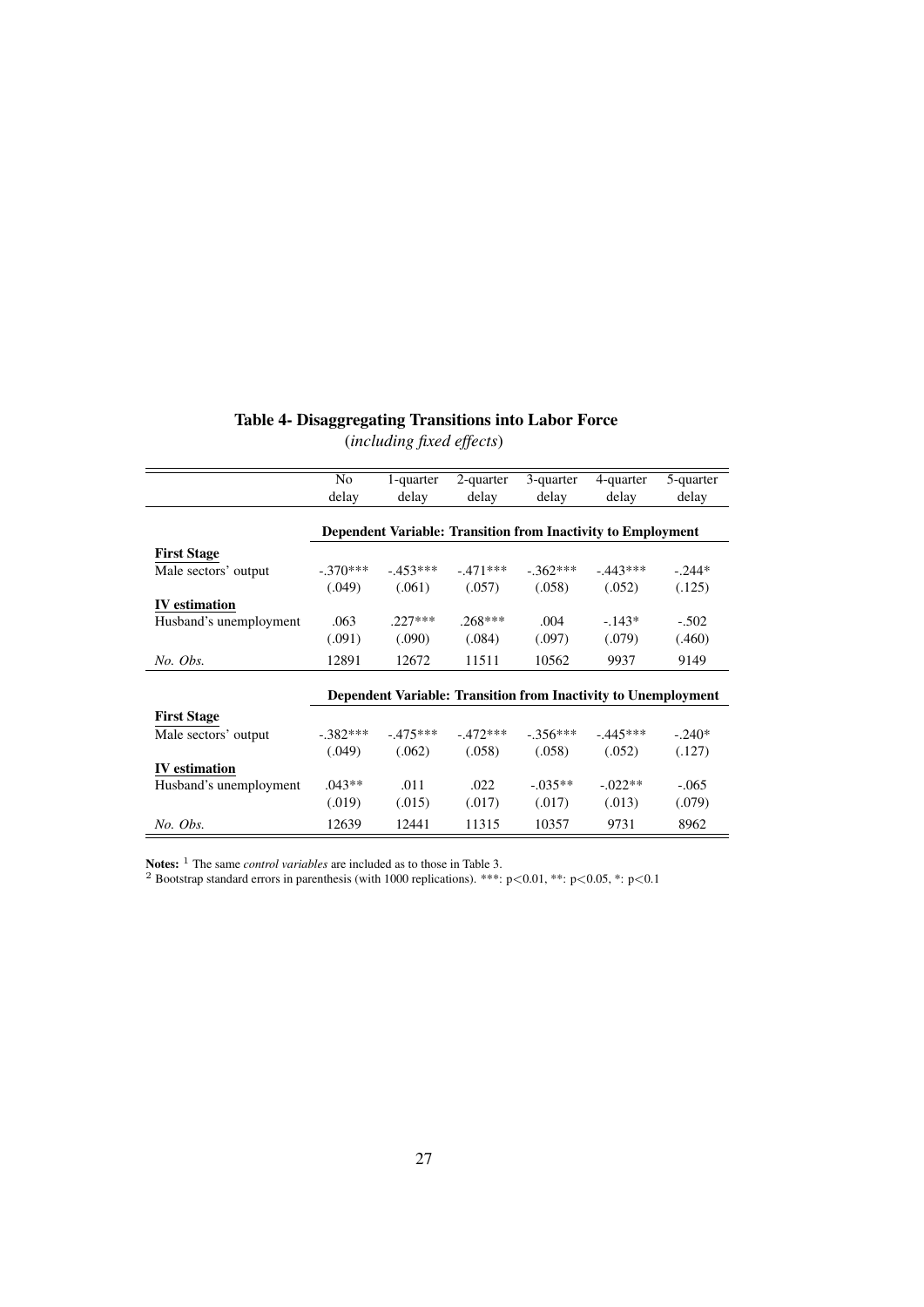|                        | (1)        | (2)        | (3)        | (4)        | (5)                | (6)         |
|------------------------|------------|------------|------------|------------|--------------------|-------------|
|                        | First St.  | IV         | <b>OLS</b> | First St.  | IV                 | <b>OLS</b>  |
|                        |            |            |            |            | with Fixed Effects |             |
|                        |            |            |            |            |                    |             |
| Male sectors' output   | $-.438***$ |            |            | $-.467***$ |                    |             |
|                        | (.052)     |            |            | (.057)     |                    |             |
| Husband's unemployment |            | $.229***$  | $-.005$    |            | .287***            | $-.003$     |
|                        |            | (.091)     | (.006)     |            | (.087)             | (.006)      |
| Female sectors' output | $-.036$    | $.047*$    | .038*      | $-.106*$   | $.057*$            | $.040*$     |
|                        | (.054)     | (.029)     | (.023)     | (.058)     | (.034)             | (.023)      |
| Time trend             | $-.019***$ | $.002**$   | $.002*$    | $-.019***$ | $.003***$          | $.004***$   |
|                        | (.002)     | (.001)     | (.001)     | (.002)     | (.001)             | (.001)      |
| Wife's age             | .001       | $.010***$  | $.010***$  | .001       | $.008*$            | $.009**$    |
|                        | (.002)     | (.002)     | (.002)     | (.007)     | (.005)             | (.004)      |
| Wife's age square      | .001       | $-.011***$ | $-.010***$ | $-.001$    | $-.010**$          | $-0.012**$  |
|                        | (.001)     | (.002)     | (.002)     | (.001)     | (.005)             | (.006)      |
| Wife's education       | $-.001$    | $.012***$  | $.011***$  | .000       | $.013***$          | $.014***$   |
|                        | (.001)     | (.001)     | (.001)     | (.004)     | (.003)             | (.002)      |
| Wife's experience      | .001       | $.021***$  | $.021***$  | .006       | $.042***$          | $.038**$    |
|                        | (.003)     | (.003)     | (.003)     | (.020)     | (.014)             | (.019)      |
| Husband's age          | $-.004**$  | .009***    | .008***    | $-.007$    | $.012**$           | $.011**$    |
|                        | (.002)     | (.003)     | (.002)     | (.008)     | (.006)             | (.005)      |
| Husband's age square   | $-.005**$  | $.011**$   | $.011***$  | $-.005*$   | $-0.013*$          | $-0.012*$   |
|                        | (.002)     | (.005)     | (.004)     | (.003)     | (.008)             | (.007)      |
| Husband's education    | $-.002**$  | $-.001*$   | $-.001*$   | $-.002$    | $-.005*$           | $-.005*$    |
|                        | (.001)     | (.000)     | (.000)     | (.005)     | (.003)             | (.003)      |
| Husband's experience   | $.044***$  | $-.009**$  | .001       | $.030***$  | $-.006**$          | .002        |
|                        | (.002)     | (.004)     | (.001)     | (.002)     | (.003)             | (.001)      |
| No. children aged 0-5  | .001       | $-.003***$ | $-.003***$ | .002       | $-.003$            | $-.002$     |
|                        | (.001)     | (.001)     | (.001)     | (.005)     | (.004)             | (.003)      |
| No. children aged 6-14 | .000       | $.004***$  | $.004***$  | $-.008$    | .004               | .002        |
|                        | (.002)     | (.002)     | (.001)     | (.008)     | (.006)             | (.005)      |
| No. other adults       | .006       | $-.006***$ | $-.005***$ | $-.003$    | $-.022**$          | $-.023***$  |
|                        | (.004)     | (.002)     | (.002)     | (.014)     | (.010)             | (.008)      |
| Constant               | $2.314**$  | .543       | $-.580$    | 2.788***   | .047               | $-1.267***$ |
|                        | (0.971)    | (.566)     | (.364)     | (0.957)    | (.553)             | (.363)      |
| No. Obs.               | 11811      | 11811      | 11811      | 11522      | 11522              | 11522       |

Table 5- Estimation results for 2-quarter delay period

Note: Bootstrap standard errors in parenthesis (with 1000 replications). \*\*\*: p<0.01, \*\*: p<0.05, \*: p<0.1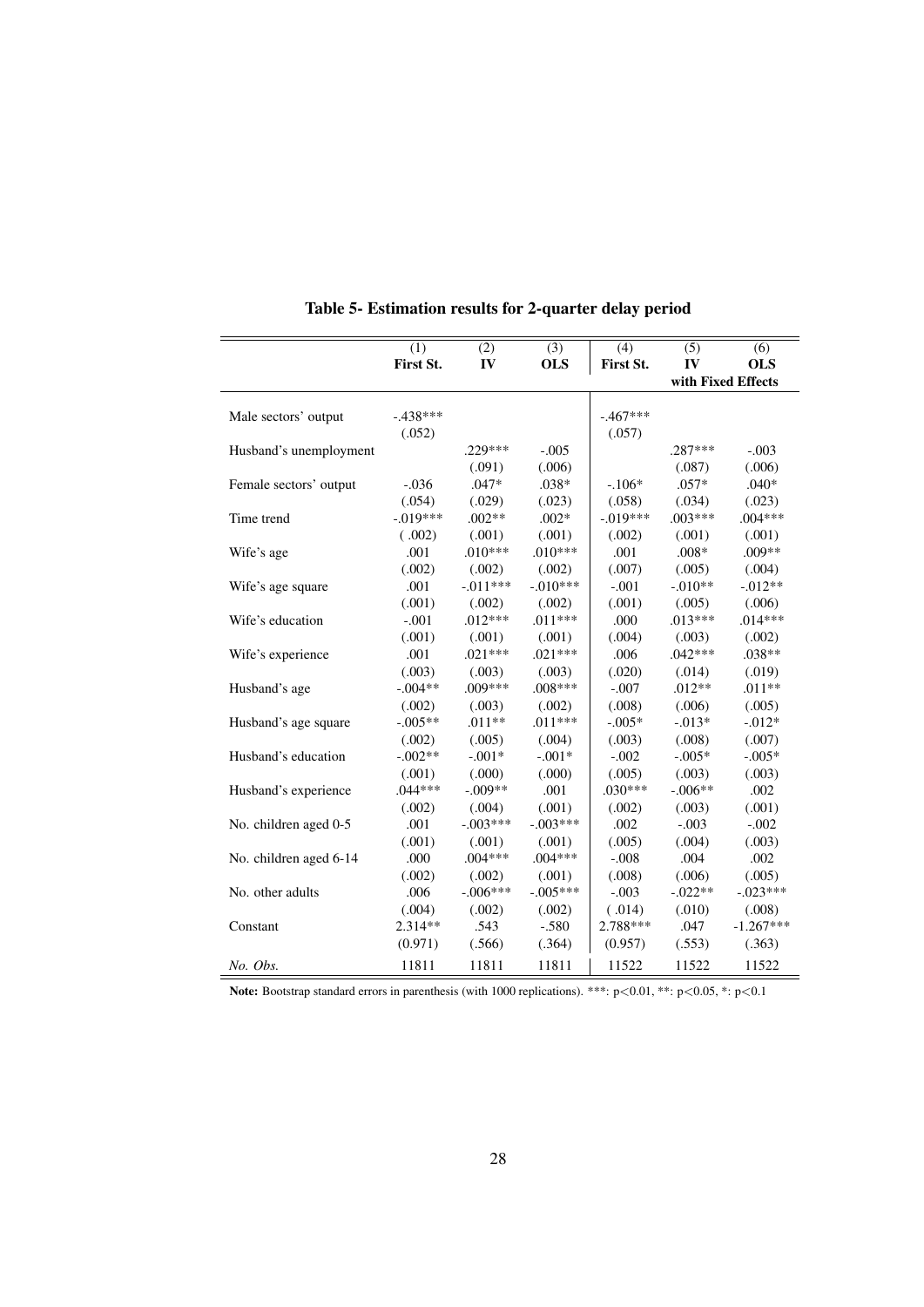#### Table 6- Heterogeneity in AWE

(*including fixed effects* )

|                        | (1)                     | (2)                | (3)                                    | (4)                | (5)                | (6)                |
|------------------------|-------------------------|--------------------|----------------------------------------|--------------------|--------------------|--------------------|
|                        | N <sub>o</sub><br>delay | 1-quarter<br>delay | 2-quarter<br>delay                     | 3-quarter<br>delay | 4-quarter<br>delay | 5-quarter<br>delay |
|                        |                         | Aged 15-44 years   |                                        |                    |                    |                    |
| <b>First Stage</b>     |                         |                    |                                        |                    |                    |                    |
| Male sectors' output   | $-.395***$              | $-451***$          | $-481***$                              | $-.347***$         | $-439***$          | $-.287*$           |
|                        | (.056)                  | (.070)             | (.066)                                 | (.066)             | (.062)             | (.152)             |
| <b>IV</b> estimation   |                         |                    |                                        |                    |                    |                    |
| Husband's unemployment | .173                    | $.266***$          | .298***                                | $-.034$            | $-.162*$           | $-.614$            |
|                        | (.101)                  | (.110)             | (.101)                                 | (.120)             | (.097)             | (.516)             |
| No. observations       | 10456                   | 10255              | 9271                                   | 8513               | 7992               | 7354               |
|                        |                         | Aged 45-64 years   |                                        |                    |                    |                    |
| <b>First Stage</b>     |                         |                    |                                        |                    |                    |                    |
| Male sectors' output   | .007                    | $-376***$          | $-138$                                 | $-.284**$          | .093               | $-.532**$          |
|                        | (.121)                  | (.139)             | (.153)                                 | (.136)             | (.144)             | (.229)             |
| <b>IV</b> estimation   |                         |                    |                                        |                    |                    |                    |
| Husband's unemployment | $-1.071$                | $-.091$            | .929                                   | $-.392$            | .957               | $-.081$            |
|                        | (4.184)                 | (.240)             | (1.178)                                | (.324)             | (1.080)            | (.330)             |
| No. observations       | 2441                    | 2427               | 2251                                   | 2053               | 1951               | 1798               |
|                        |                         |                    | <b>Educated below high-school</b>      |                    |                    |                    |
| <b>First Stage</b>     |                         |                    |                                        |                    |                    |                    |
| Male sectors' output   | $-461***$               | $-.592***$         | $-.584***$                             | $-.453***$         | $-.558***$         | $-.270*$           |
|                        | (.063)                  | (.078)             | (.074)                                 | (.075)             | (.067)             | (.155)             |
| <b>IV</b> estimation   |                         |                    |                                        |                    |                    |                    |
| Husband's unemployment | .061                    | $.174**$           | $.203**$                               | $-.007$            | $-.113$            | $-.516$            |
|                        | (.086)                  | (.088)             | (.082)                                 | (.096)             | (.077)             | (.508)             |
| No. observations       | 9178                    | 9011               | 8168                                   | 7490               | 7091               | 6557               |
|                        |                         |                    | Educated at high-school or above level |                    |                    |                    |
| <b>First Stage</b>     |                         |                    |                                        |                    |                    |                    |
| Male sectors' output   | .049                    | $-.081$            | $-.129$                                | $-.121$            | .039               | $-.222$            |
|                        | (.068)                  | (.084)             | (.080)                                 | (.075)             | (.098)             | (.193)             |
| <b>IV</b> estimation   |                         |                    |                                        |                    |                    |                    |
| Husband's unemployment | $-1.834$                | .706               | 1.270                                  | $-.335$            | $-1.095$           | .099               |
|                        | (2.755)                 | (1.161)            | (.937)                                 | (.556)             | (3.456)            | (.834)             |
| No. observations       | 3719                    | 3671               | 3354                                   | 3076               | 2852               | 2595               |

Notes: <sup>1</sup> Each column reports the coefficients of six separate regressions from different delay periods (same as those in Table 3) for restricted subsamples of couples: those with *wives* aged 15-44 (top panel), those with *wives* aged 45-64 (the second panel from the top), those with low educated *husbands* (the second panel from the bottom), those with high educated *husbands* (bottom panel).

<sup>2</sup> The same *control variables* are included as to those in Table 3.

<sup>3</sup>Bootstrap standard errors in parenthesis (with 1000 replications). \*\*\*:  $p<0.01$ , \*\*:  $p<0.05$ , \*:  $p<0.1$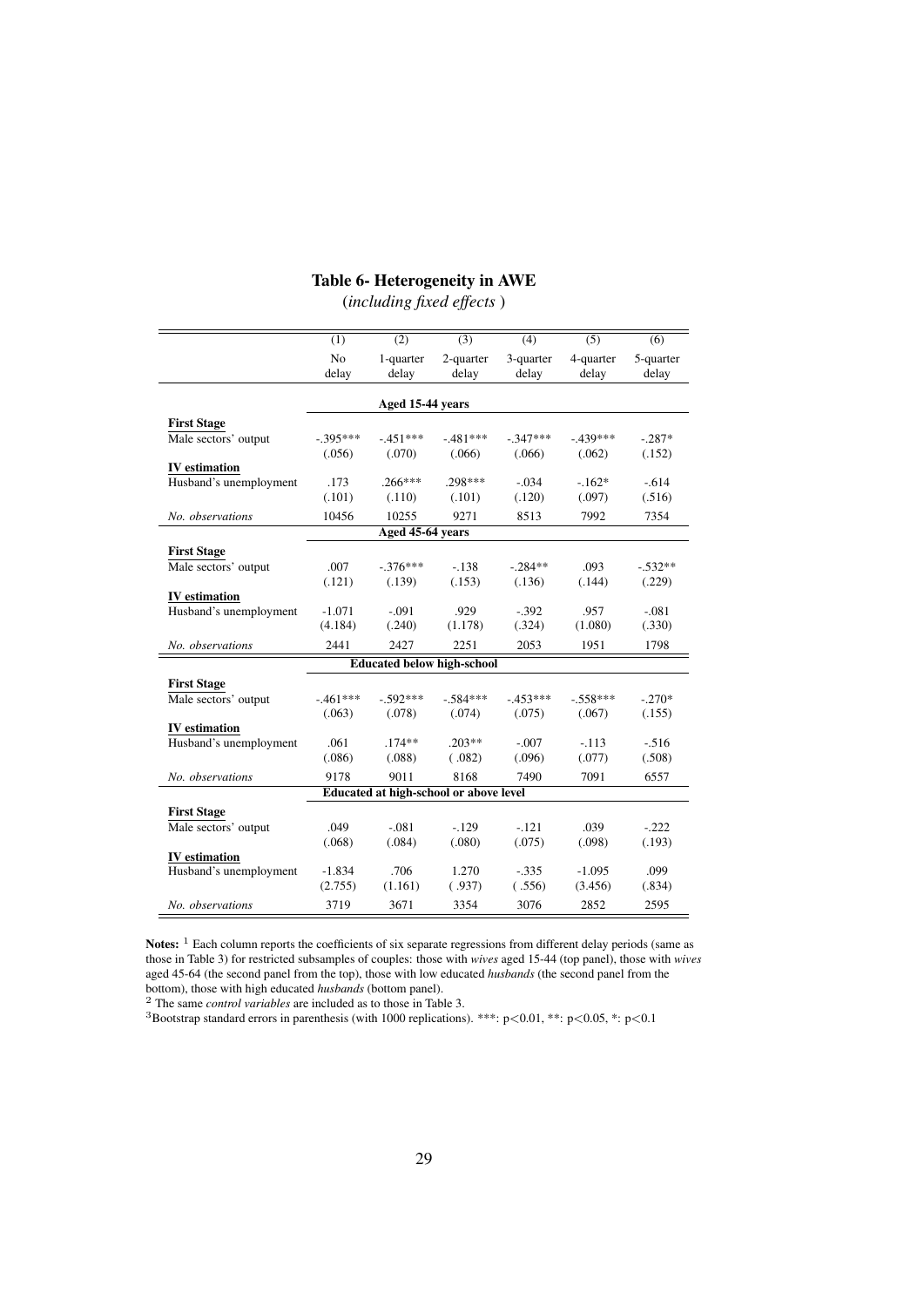|                      | No<br>delay | 1-quarter<br>delay | 2-quarter<br>delay | 3-quarter<br>delay | 4-quarter<br>delay | 5-quarter<br>delay |
|----------------------|-------------|--------------------|--------------------|--------------------|--------------------|--------------------|
| <b>First Stage</b>   |             |                    |                    |                    |                    |                    |
| Male sectors' output | $-0.083**$  | $-0.079**$         | $-0.094**$         | $-0.075*$          | $-0.072*$          | $-0.103$           |
|                      | (0.037)     | (0.041)            | (0.040)            | (0.040)            | (0.042)            | (0.081)            |
| <b>IV</b> estimation |             |                    |                    |                    |                    |                    |
| Husband's job loss   | 1.526       | $0.598*$           | $0.660**$          | $0.597*$           | 0.505              | 1.325              |
|                      | (1.366)     | (0.289)            | (0.272)            | (0.262)            | (0.312)            | (1.384)            |
| No. observations     | 12897       | 12897              | 12897              | 12897              | 12897              | 12897              |

#### Table 7- Falsification exercise using a fixed sample size (*including fixed effects*)

Notes: <sup>1</sup> The same *control variables* are included as to those in Table 3.

<sup>2</sup>Bootstrap standard errors in parenthesis (with 1000 replications). \*\*\*: p<0.01, \*\*: p<0.05, \*: p<0.1

| Table 8- Estimation results based on a full sample of wives |  |
|-------------------------------------------------------------|--|
| <i>(including fixed effects)</i>                            |  |

|                        | No<br>delay | 1-quarter<br>delay | 2-quarter<br>delay | 3-quarter<br>delay | 4-quarter<br>delay | 5-quarter<br>delay |
|------------------------|-------------|--------------------|--------------------|--------------------|--------------------|--------------------|
| <b>First Stage</b>     |             |                    |                    |                    |                    |                    |
| Male sectors' output   | $-.333***$  | $-455***$          | $-468***$          | $-.341***$         | $-414***$          | $-196$             |
|                        | (.048)      | (.058)             | (.054)             | (.054)             | (.049)             | (.117)             |
| <b>IV</b> estimation   |             |                    |                    |                    |                    |                    |
| Husband's unemployment | $-158$      | $-122$             | .164               | .169               | $-.082$            | $-.710$            |
|                        | (.130)      | (.123)             | (.107)             | (.137)             | (.107)             | (.738)             |
| No. observations       | 14305       | 14056              | 12890              | 11776              | 10958              | 10205              |

Notes: <sup>1</sup> The same *control variables* are included as to those in Table 3.

<sup>2</sup> Bootstrap standard errors in parenthesis (with 1000 replications). \*\*\*: p<0.01, \*\*: p<0.05, \*: p<0.1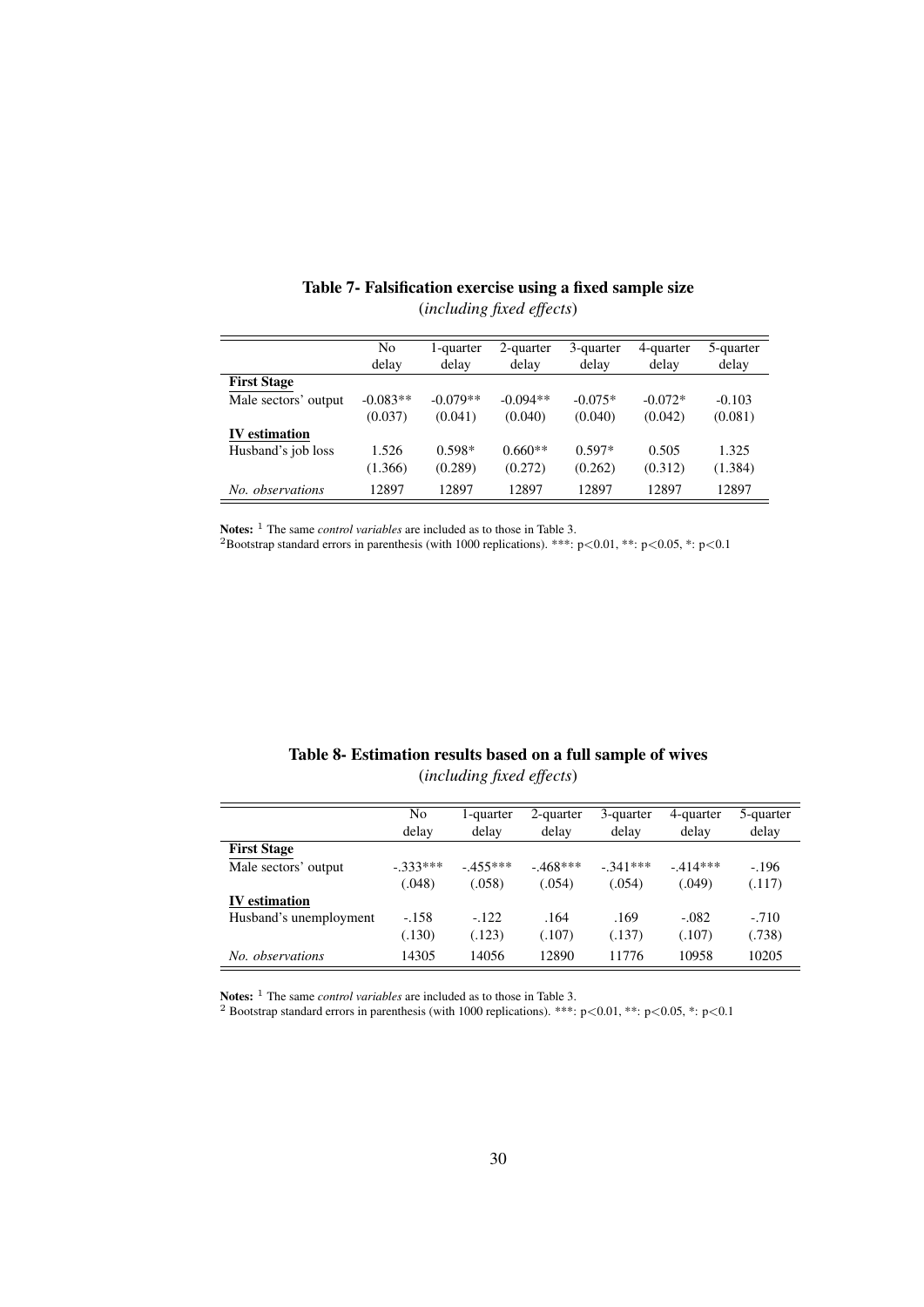

### Figure 1- Sectoral distribution of employment by gender, 2007

(as a share of total employment in the corresponding sector)

*Note*: The sectors sorted left to right are "Construction"; "Transport, Storage and Communication"; "Wholesale and Retail Trade"; "Manufacturing"; "Social Services"; "Education Services"; "Health Services".

*Source*: Source: Turkstat, 2013.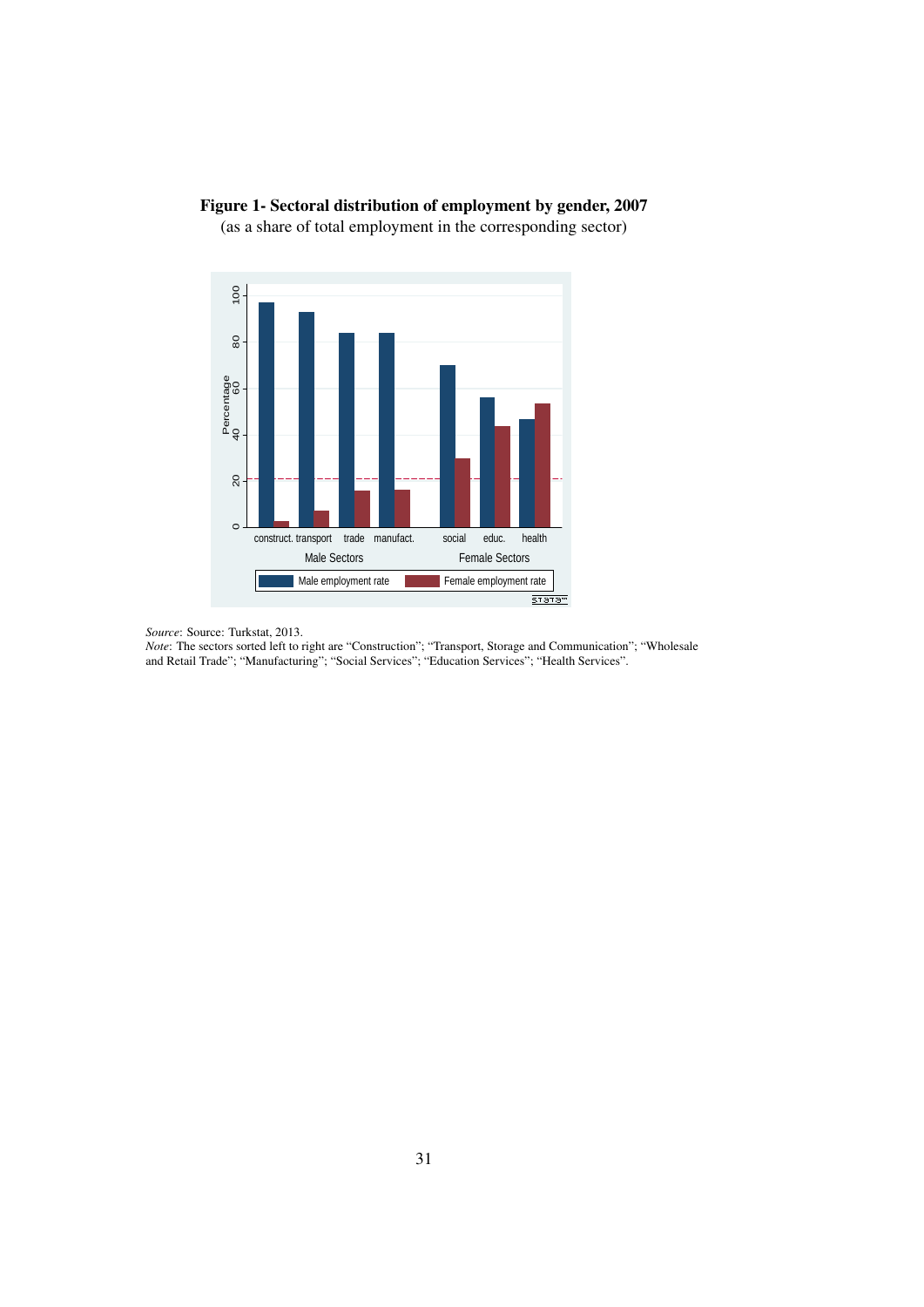

#### Figure 2- Sectoral output changes during the crisis (gross domestic product in constant prices)

*Source* : Turkstat, 2013.